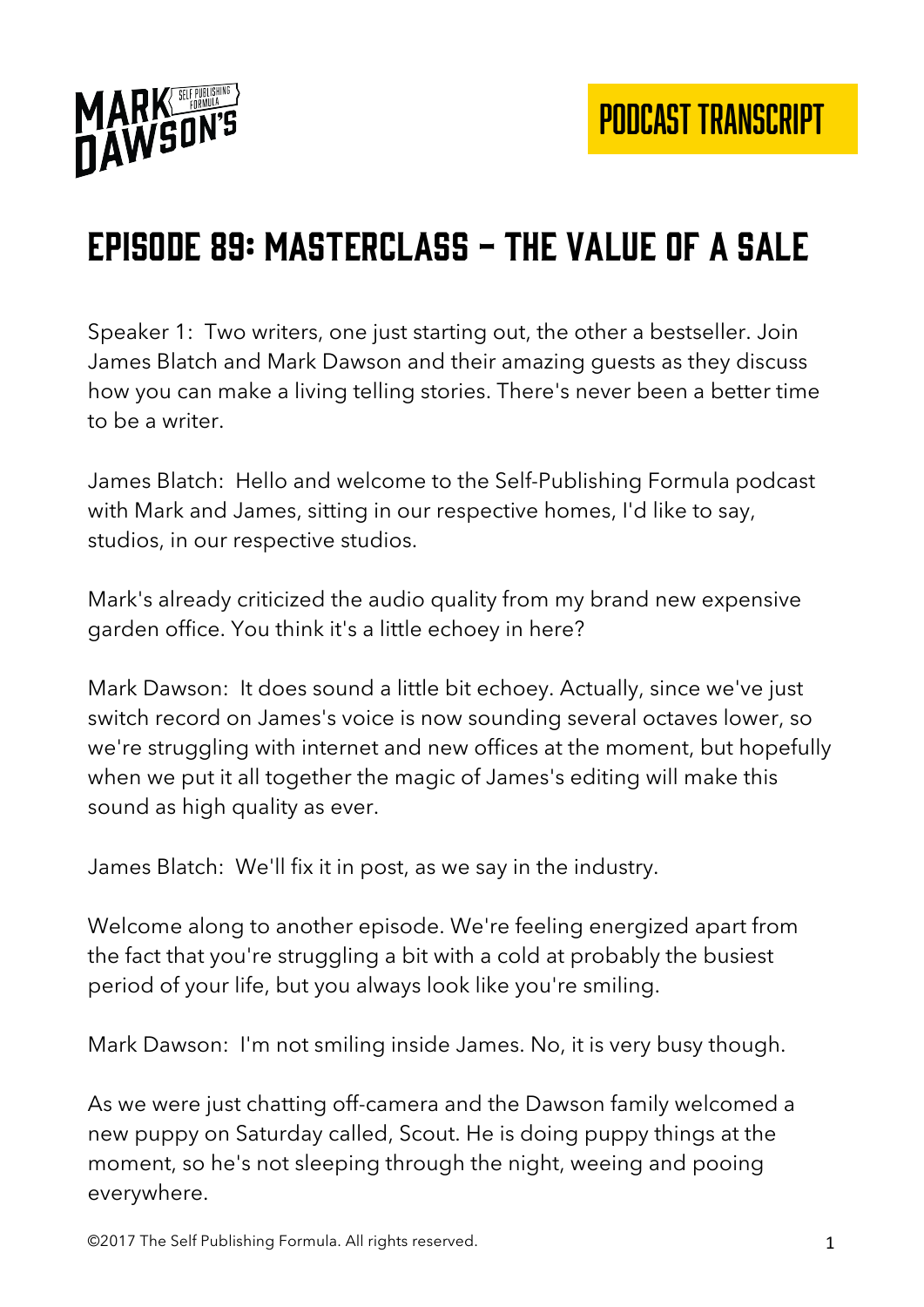

Then there's two children, one of whom has a birthday very soon.

There's the course launch. I launched a book yesterday. I've got a contract to finish a book by the end of the month. I'm quite close that I have signed the film deal now, so there's that.

James Blatch: Oh, all right. Just to check, it wasn't with Harvey Weinstein?

Mark Dawson: Do you know, that's actually quite funny James? I can't comment on that. It's more complicated and you might be closer to the truth.

#### **James Blatch: Have you got something to tell us Mark?**

Mark Dawson: Possibly. We'll do an episode on this whole film deal once I know I'm can talk about it, once it's signed that I know everyone is happy for me to go on the record. It has been very complicated and he may or may not have been involved at one point. I'll leave it at that.

James Blatch: Yeah. Okay. I had a chat with Hugh Howey yesterday and he did a quite similar situation, quite similar sounding film deal with you and had big names who wanted it, and sort of held it up and so on, but anyway, people will hear Hugh and we'll talk to you about your film deal in time.

#### We've got a few things to get through today, so **the main subject that we're going to talk about is the value of a reader.**

This is a really important subject for people to understand because I know people often get bogged down with the immediacy of an advert or a campaign working, and they've got to take into account the holistic nature of marketing and the value in the longterm, so that's going to be the main juice in this episode. But we've got a few things to get through before then.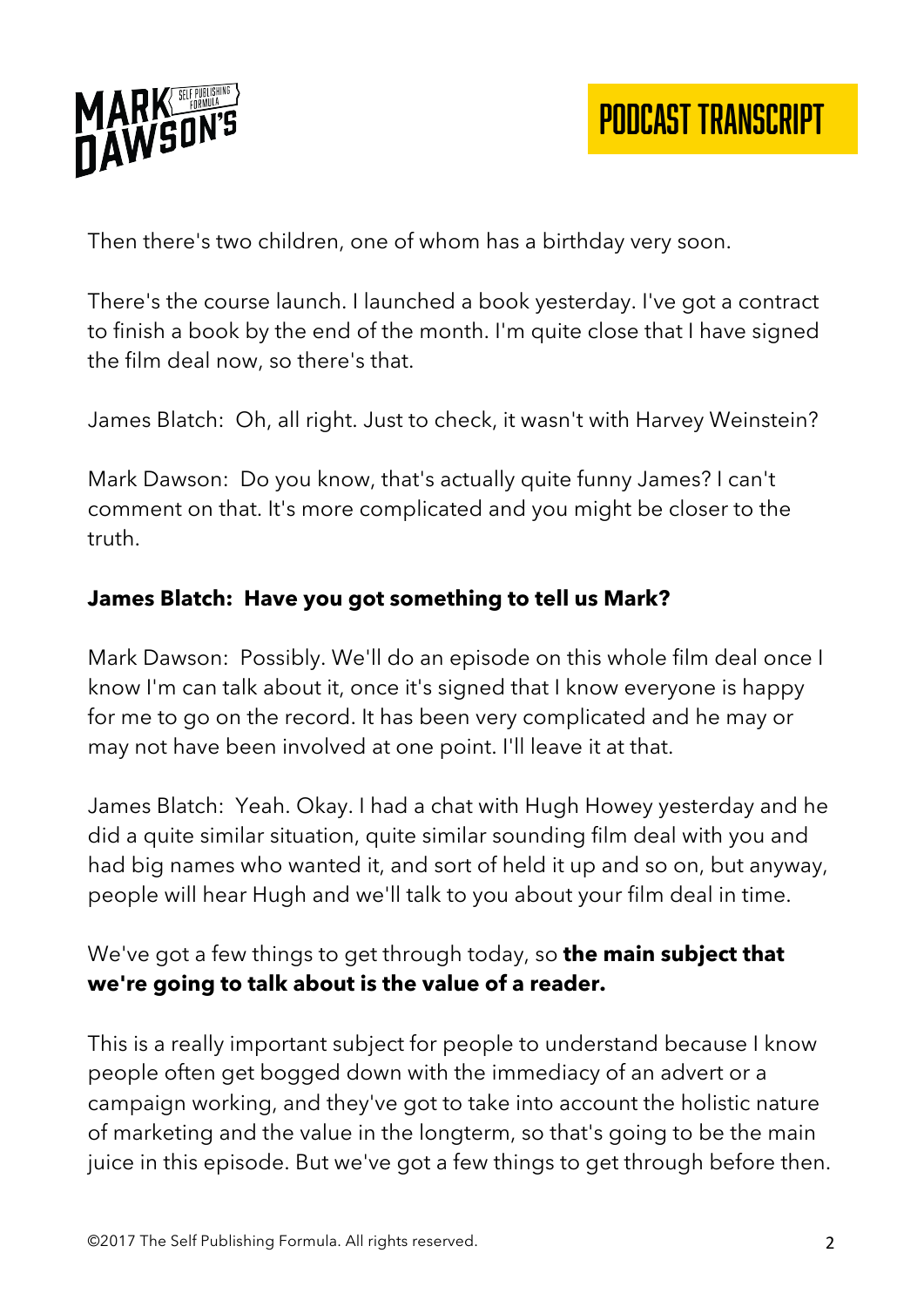



First of all, I just want to mention that we had J. Thorn a few weeks back. You might remember he did this amazing train journey with Jo Penn and a couple of others where they got on a train, I think in Chicago and down to New Orleans and wrote a book. They plotted it as they went along and they finished it off in New Orleans and that book is now out and for sale. It was a really good story.

It was a fun thing to do and they organized a public one, if you like, one that you could apply to, to be a part of. That has sold out.

It's actually happening next month, Authors on a Train Retreat, it's called. What J. and the crew have done is they have set a date for next year. They're going to do one next year.

That's just opening and they wanted us to know first because we featured him on the podcast. Those dates, if I've got them here, I think will be June the 3rd to the 8th 2018.

To be New Orleans via Chicago again. If you're interested and you would like to know more about that you can go to, authorsonatrain.com. I think some early bird pricing until the beginning of December, so if you want to get in there quickly.

I have to say, if our lives weren't quite as busy as they are that would be a really fun thing to get involved in, but it would be great if a listener does get involved in it. Do let us know, drop us an email at this podcast and we'll feature a mention of you.

Talking of featuring mentions Mark, we're going to talk about Patreon, because our Patreon audience is growing.

That's basically becoming a VIP listener of the podcast and supporting the work of the podcast. As you can see lots of equipment, lots of time. We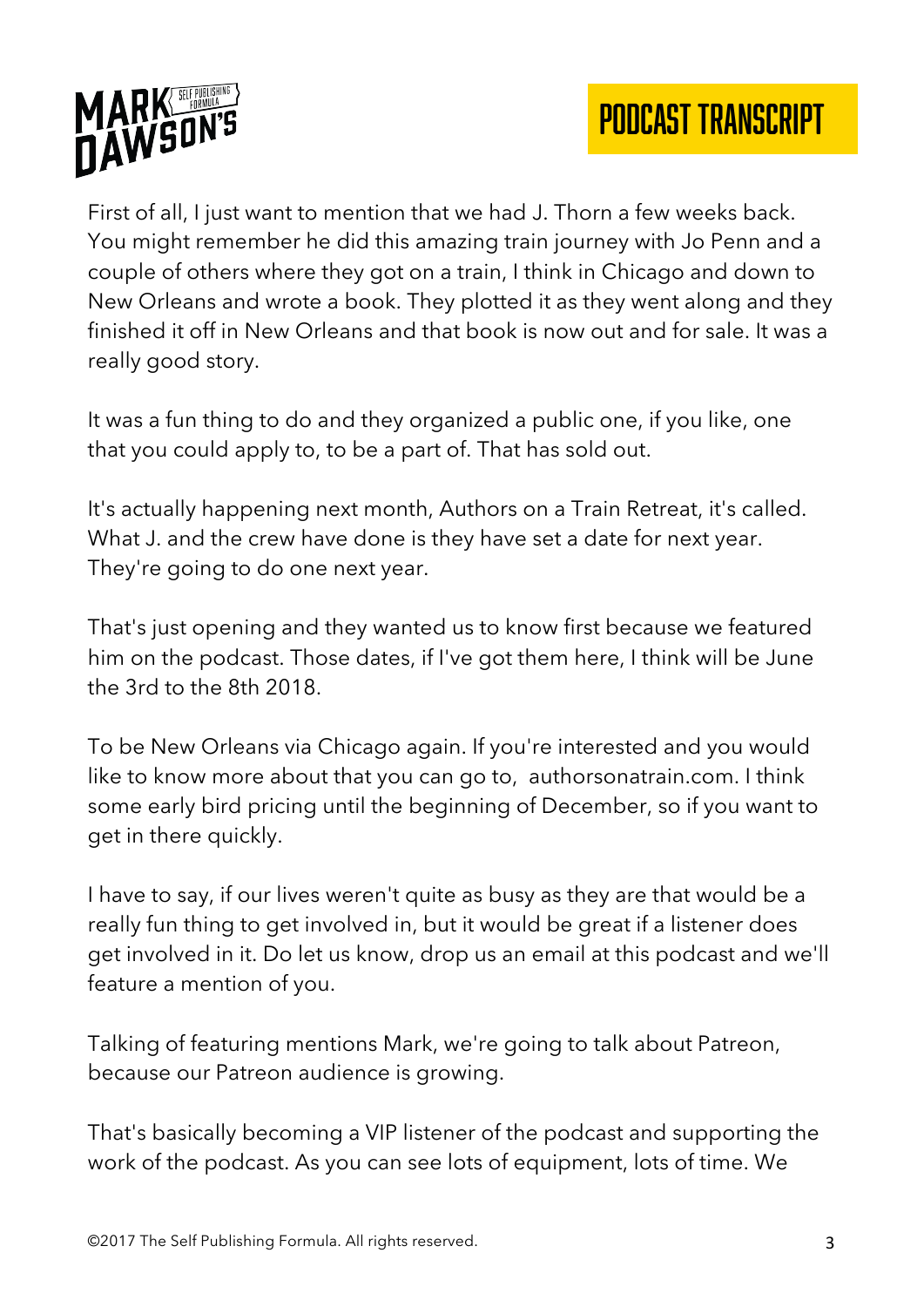

really rely on your support and it's absolutely fantastic that you've done that.

We're coming up to one of the big giveaways, which is going to be a free course, so **Ads for Authors will launch at some point in November, a date to be revealed as yet.** 

During that launch, right at the beginning of it we'll draw one of our gold subscribers to get a free enrollment in that course, then we'll do that again for 101 next year.

#### **Mark, you've got an even more exciting idea for our Patreon audience.**

Mark Dawson: Yeah, so at the moment we do, or I do a monthly Q&A, and that means that Patreon subscribers get the chance to ask me a question and I record every month answers to those questions and these go out to the Patreon subscribers.

Other people do that in this space, Jo Penn, in particular does that. I thought it would be nice to do something a bit different, so what I've been thinking of and this depends on a few things coming into place, but I've got an idea of something that I'm tentatively calling, The Book Lab.

What that would entail would be, Patreon subscribers would have the opportunity to apply and once a month, one of those subscribers would have their entire book platform critiqued, so that might be cover, blurb, author page, mailing list, platform social presence, ads perhaps.

Instead of just having my voice drone on for half an hour to access those things and break them down and see how they could be improved, I thought it would be interesting to get people with specific expertise to look at them individually.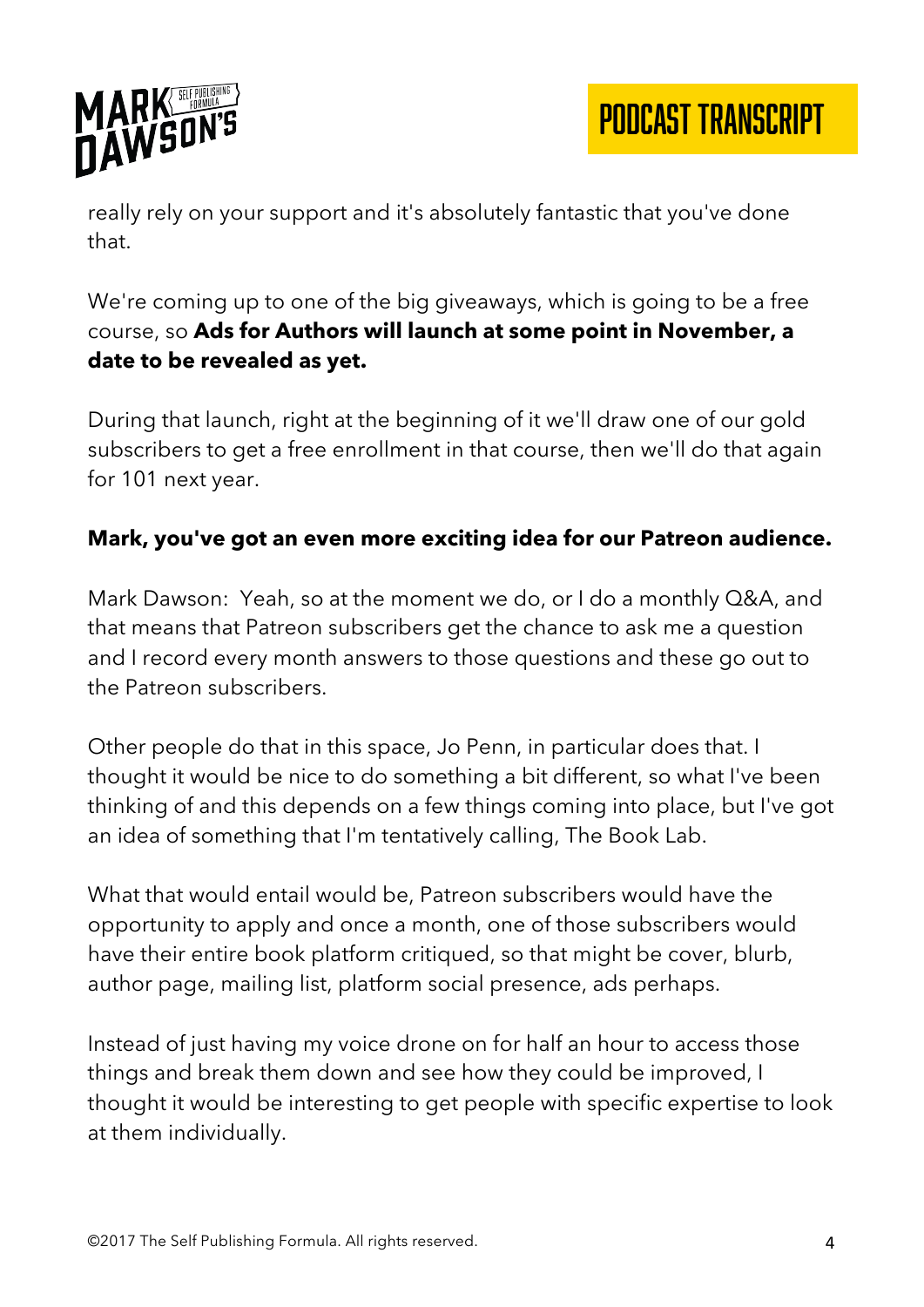

We could have for example, and I haven't asked these people yet so I'm going to be asking them, but Stuart Bache, who is my designer and has designed the covers for quite a few SPF students. Stuart could look at the covers, and Stu's got tons and tons of experience in book design.

We could get Bryan Cohen to look at copy and suggest blurb amendments and things like that. Obviously, I can look at things in a more holistic level. Look at author pages and even look at ads and suggest tweaks that might improve ad performance.

We'd put all that all together and we'd edit it. I think we'd broadcast that out to the community as a whole, perhaps as a part of this podcast, or perhaps as a bonus podcast. I'd perhaps go with the income reports that I'm doing, or to replace those once we're out of the launch period.

I think it could be really interesting. No one else that I know of is doing that and it would be very helpful for the Patreon subscriber who's getting the individual feedback, but also to the community as a whole. Because lots of these lessons will be things that could be applied more generally to book platforms and author careers as a whole. That's what I'm thinking.

I've got to sit down and find a little bit of time to start scoping that out a bit more, but that would be something that would be an exclusive benefit for Patreon subscribers because they would be the ones who would be eligible to put their platforms forward.

James Blatch: Yeah, that sound really good. What we would call an MOT in the UK. There must be a vehicle inspection, annual vehicle inspection you get in the UK just to make sure that everything under the bonnet is running in an optimal way.

Mark Dawson: Under the hood.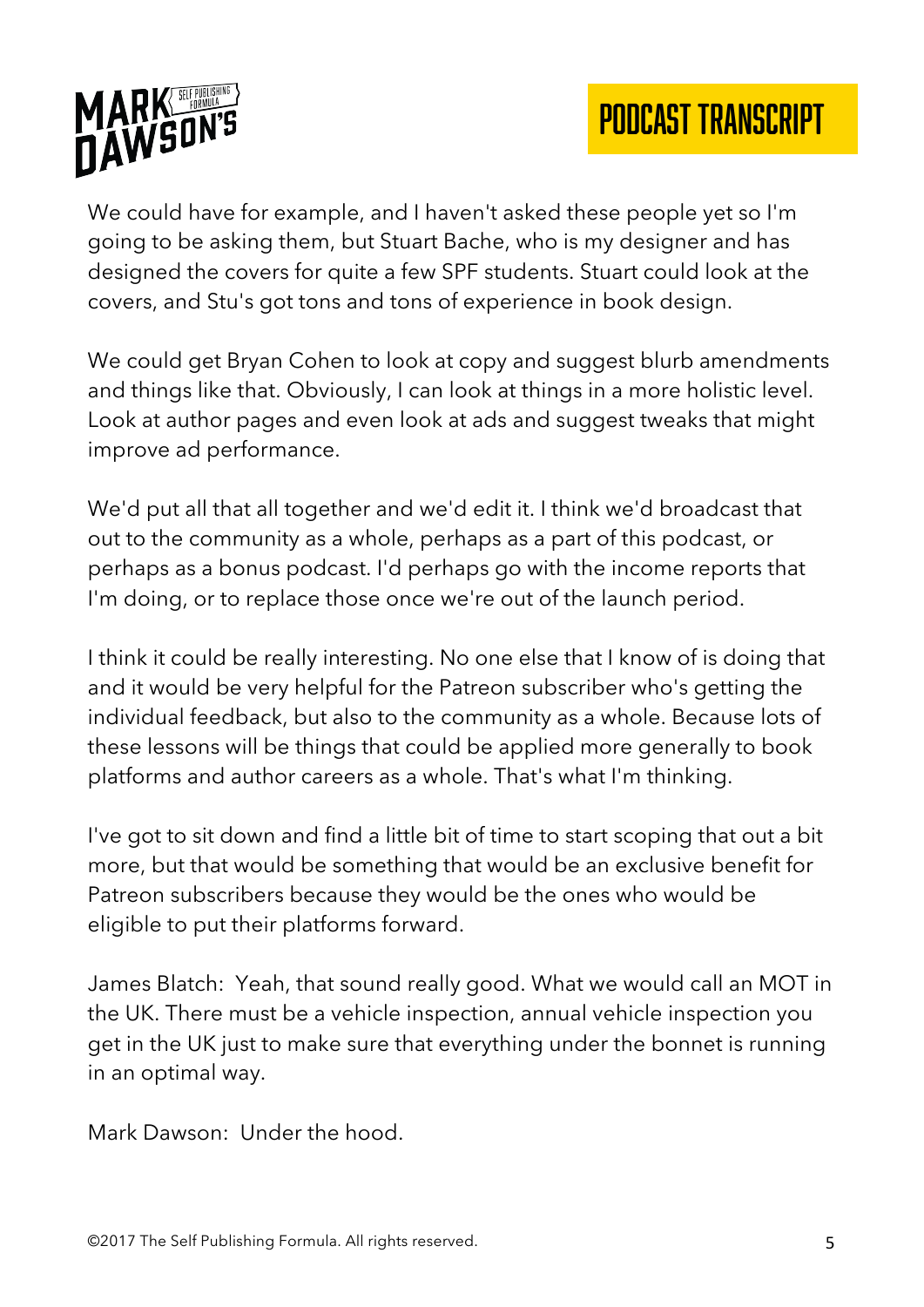

James Blatch: Under the hood, yes. The bonnet would be what the Amish wear when they go shopping.

Do you want to put some criteria on that? Do you need at least two books out or three books out or would it be ... because once we draw somebody, it might be somebody who's just published their first book, but I suppose that would still be relevant.

Mark Dawson: Yeah, I think it is relevant for everybody. I don't think I'd put any criteria on it at the moment.

As I say, it's back of the envelope stuff at the moment, but I think it's a quite interesting idea that might be fun.

James Blatch: Great. That sounds a really, really good plan. Again, before we get into the value of a reader I want to quiz you on something that happened yesterday.

Where's my phone? I don't know how easily I'll be able to show this, was an instant message.

Of course, being a good person, in fact what you can see if you watch it on YouTube you might just be able to see, there is the Amazon page for the book that Mark launched yesterday.

The reason that's actually within Messenger because I clicked on the link being a good follower of Mark. **There is the message that popped up from Mark. You can't see it very well in this light, but it basically said, "Hello from Salisbury. I've got a brand new John Milton novella."**

It was very easy to scroll down, very tempting to click on, "Tell me more", it's a polite message that said I didn't have to if I didn't want to. Then the easiest thing in the world to then click on an Amazon link and at least go through and read the blurb on the new book.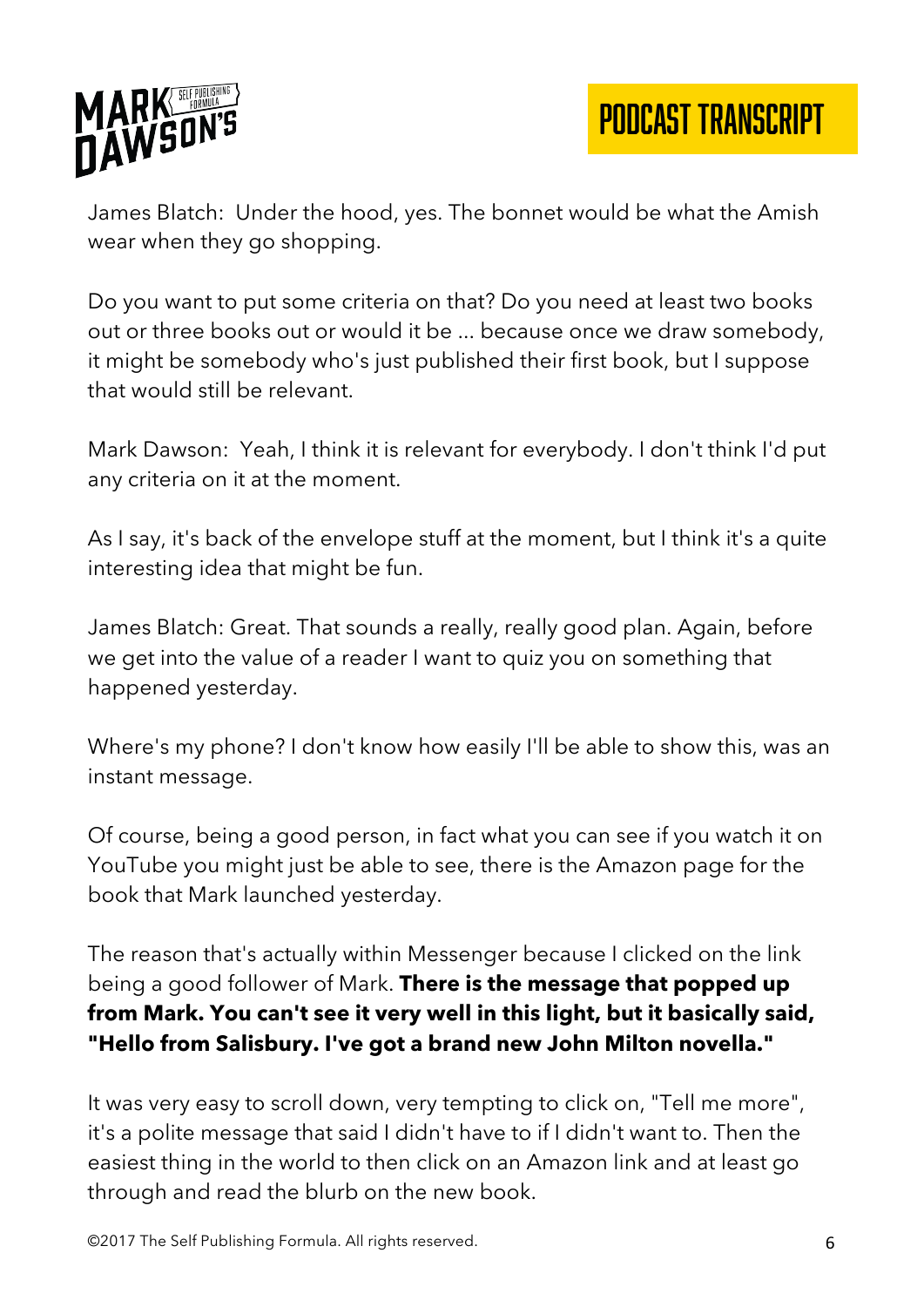

Now, I recognize whilst this popped up and we think a lot about resistance points in sales funnels and so on, that this was one of the key ways of getting through, but it seemed to work in a way that lots of other ways don't work.

Email open rates are pretty low across the industry. I wanted to quiz you a little bit about this before we get into other things. I think probably there's a full podcast episode on this at some point.

## **But just tell me, I think this was the first time you used it fully for a launch?**

Mark Dawson: Yeah, it was. What it is, it's Facebook Messenger is now, there are various bits and pieces of software that would enable you to send messages at scale in the same way that you can with a mailing list. Anyone who's interacted with my author page becomes effectively a subscriber on Messenger.

I've been trying to build up that subscriber base by encouraging people in my mailing list to cross over and to interact with me on Facebook Messenger, and there's a few ways that I've done that.

Also, I've been running Facebook ads encouraging people to interact with me on Messenger. The fun thing is, there's loads and loads of really cool stuff at the moment that you can do with that.

I've got a bot, a Facebook Messenger bot setup using a piece of software called, ManyChat, that for example if someone sends me a message with a trigger word the bot will spot the trigger word and take them through a curated process whereby I'll recommend one of my books to them depending on what they're interested in reading.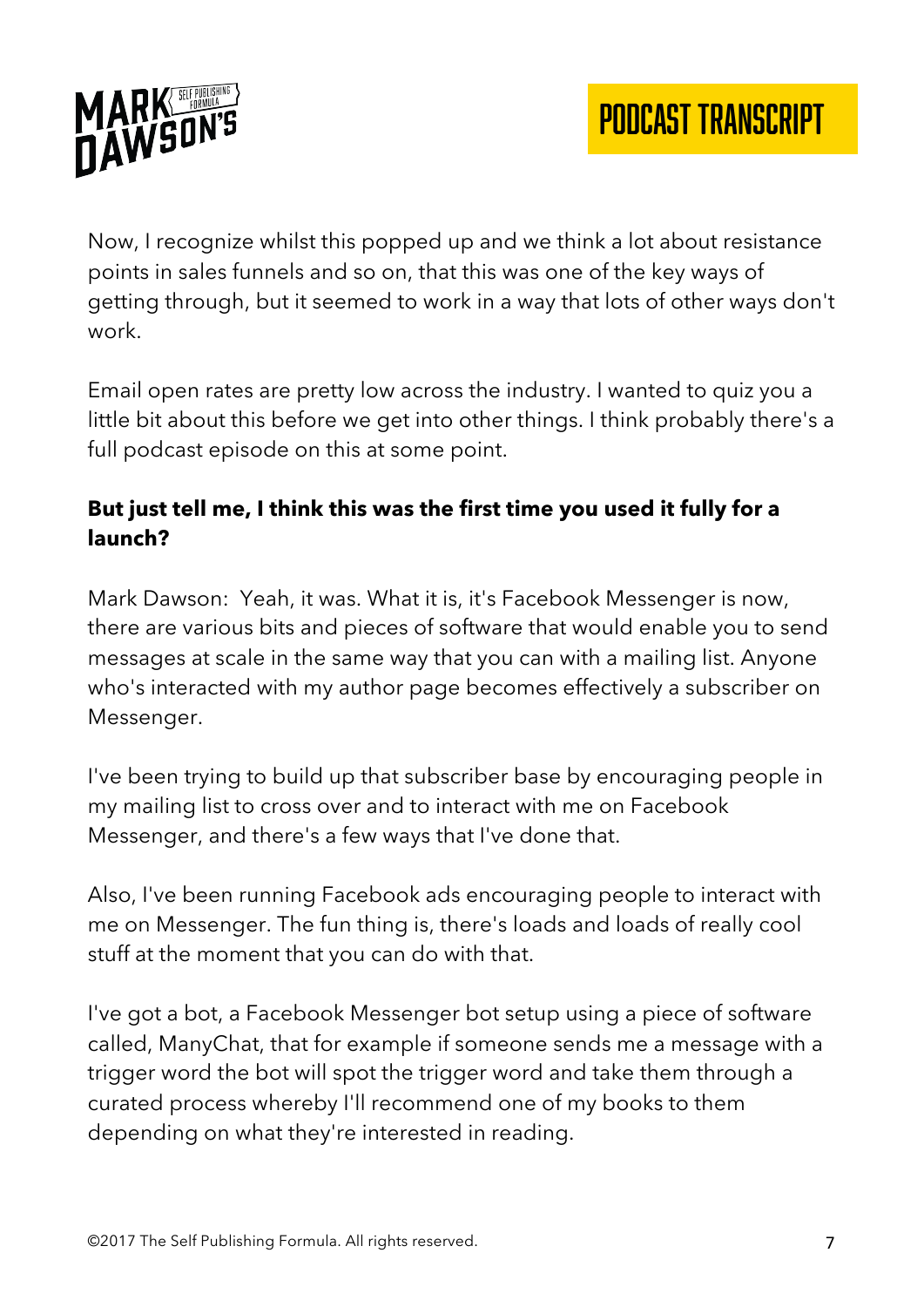

It might be geographical, and then I'll send them to a particular Milton book depending on where they'd like it to be set, or tone or reader reviews, or anything like that.

But it seems like it's a curated experience, whereas in fact, it's just something that's been set up in advance that takes them through that part and then deposits them at end, at the relevant Amazon page where they can then buy the book.

#### **I've found that that has been quite a cheap way to generate interest in sales.**

The other benefit to that is that as soon as anyone goes through their process they become a subscriber. Then when I have a launch, as I did yesterday with a book called, Scorpion, it enables me to send out messages through Messenger to them.

The massive benefit to that as you've hinted at, is that the open rates and the click rates and the general interaction is stupendously high compared to any other means that I've used before.

On the mailing list side of things, obviously I sent out mailing list notifications as I normally would yesterday, and had say maybe open rates of 40% across all of the lists, which is fairly standard, then a click rate of perhaps between 10% and 15%, again reasonably standard. There's ways that I'll be able to increase that as I go through the next couple of weeks.

The open rates on the Messenger messages that went out was well over 90% and the click rate was something like, I don't know, top of my head, about 30%, so way, way, better than mailing lists in both senses, both open rate and actual interacting by way of going to the Amazon page. It's just really, really powerful.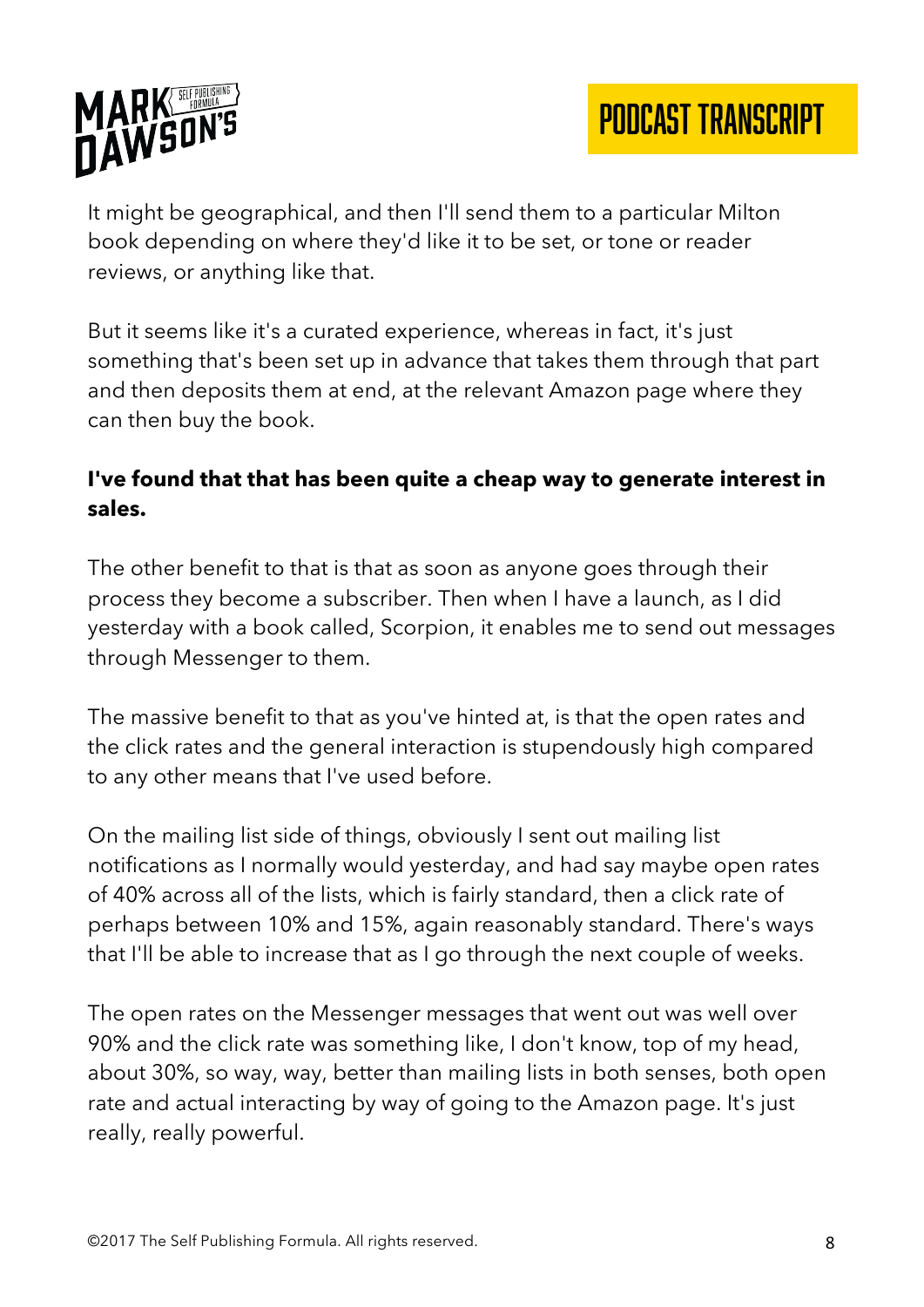

Now, not many people are doing that at the moment, so it doesn't have the same kind of clutter that you get with email. Some people are worried that it's intrusive, but it's all as you said, you got the email, the message was quite polite.

It makes it very obvious that you don't have to do anything with it. It makes it very obvious that it's easy to unsubscribe if you don't want to get any more of those messages.

I think out of about 2,500 that went out yesterday, I had 50 unsubscribes, which is nothing really in the grand scheme of things. So we'll see, it's something I'm really interested in.

Loads of potential here. It's actually going to be one of the bonus courses we have for Ads for Authors, will be something based on how to set up a Messenger bot and how to do this kind of broadcast to increase traffic when you've got something, maybe a promotion or a sale, or something like that. Very, very encouraging right now how it's gone and I think there's tons more that we can explore with this.

#### **James Blatch: So it's a subscription service is it, the bot organizer?**

Mark Dawson: Yeah, many shared costs, depending on the amount of subscribers that you have it's pretty cheap. I think I'm paying about \$25 a month at the moment, but in grand scale of things it's not significant really.

James Blatch: Yeah. Good. It seems very effective.

## **Off the top of your head do you think it's because it's new and not many people are using it at the moment and it will lose its effectiveness over time or do you think this is always going to be quite a good way of getting in touch with people?**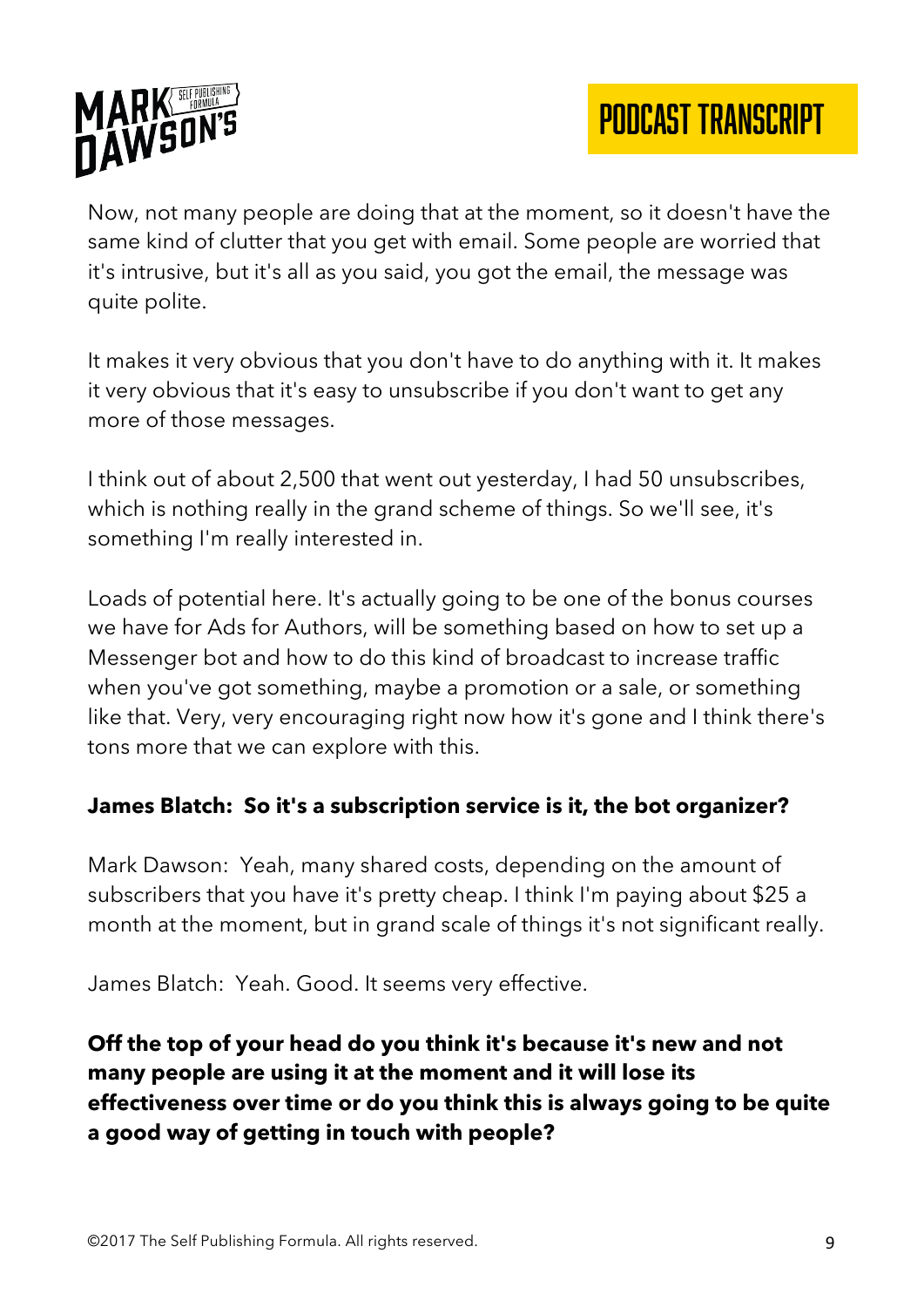# PODCAST TRANSCRIPT



Mark Dawson: It's quite hard to say, but I think there's a bit of that, but one of the things is, we've all got our phones with us and one of the things you can do with ManyChat when you're sending out these broadcasts is, you can select how intrusive you want the message to be, that's not really the right word, but how easy it is to notice it.

I set it yesterday to make phones make a noise, so it would bing as the notification came in. It's on the screen so you can't avoid seeing it, providing you've got notification switched on for Facebook, it comes on the screen. You can't avoid it.

You will at least it and then you obviously swipe through to ignore it or open it and read it. Those open rates, over 90%, I think over 95% actually, it just indicates that people will at least read the first message. It's very difficult to avoid seeing at least the notification that I've got a new book out.

James Blatch: Yeah. That's great. Okay. I wanted to quiz you about that, having had that popped up.

**Do I have to buy the book by the way too?** I did notice you had 313 clicks, one of those was mine, so it's really you had 312.

Mark Dawson: Oh I see, yes. Yeah, that's more than that actually, that's when I sent that screen grab there-.

James Blatch: That was early on, yeah.

Mark Dawson: ... it was way more than that by the end of the day. It did very well, the book got into the top 100 in the UK, top 200 in the States, so a pretty decent launch.

It's the first one that I've done as a collaboration, so that's going to be really interesting and there's definitely a podcast episode there, it was with Steve Cavanagh, who we've had on the podcast before.

©2017 The Self Publishing Formula. All rights reserved. 10 10 10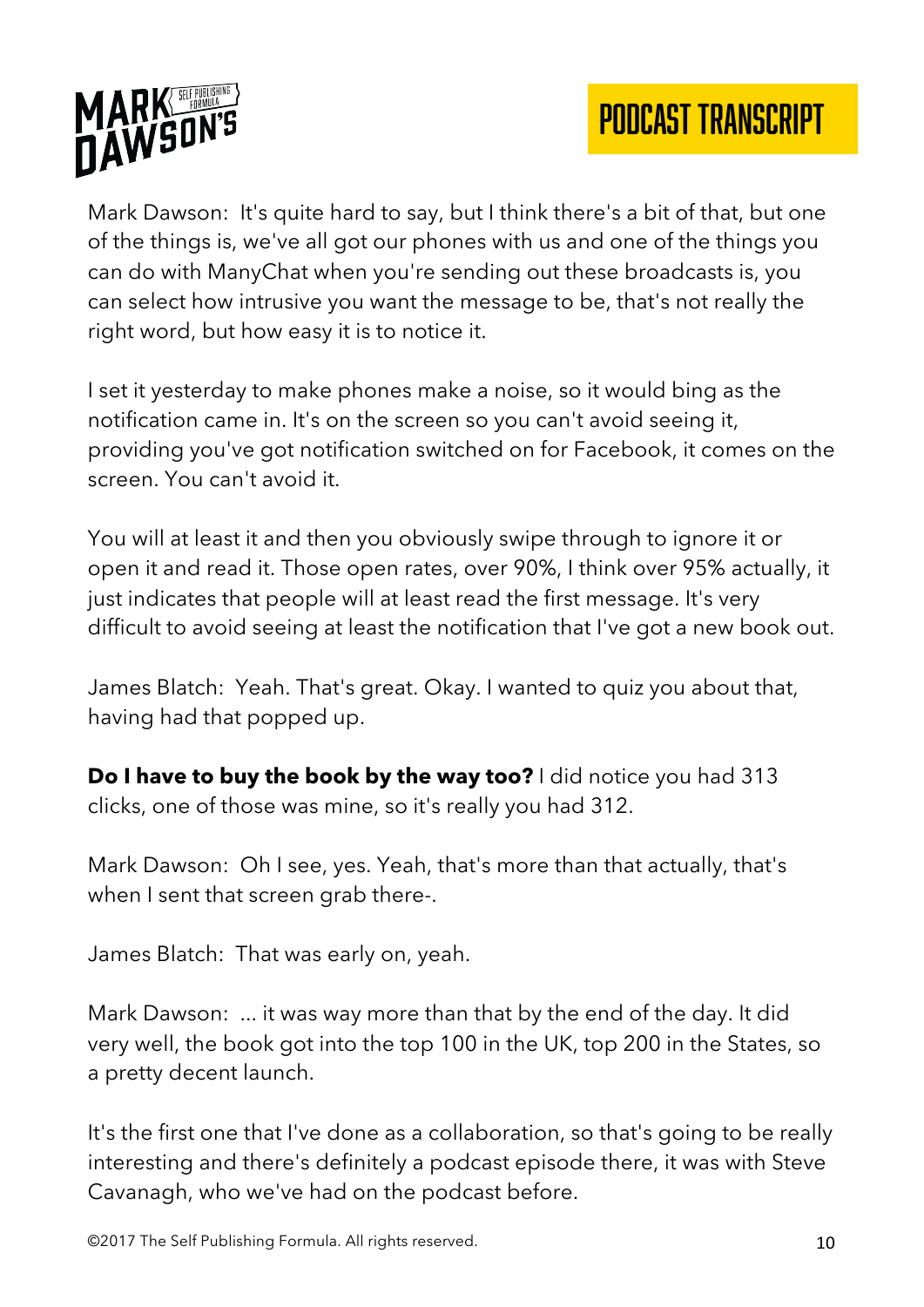

James Blatch: Yes.

Mark Dawson: The next one is with Scott Mariani who is again, a Sunday Times bestselling author, so writing in my world, which is pretty fun.

## **James Blatch: You had a mini thrill this morning when one of your friends sent you a photograph snapped on a train of a passenger reading one of your novels.**

Mark Dawson: Yeah, that's never happened before. I was speaking, I was at a festival last week with LJ Ross, who is a very prolific and big selling indie mystery writer over here and she said the other day, she saw someone on a train reading one of her books and she asked whether the passenger enjoyed it, but she didn't say that she wrote it.

Now, I would have been completely the opposite, I would have been like, "I wrote that." I always wanted to, it's never happened to me though, I've seen someone reading one of my books before.

We were talking about this at the festival, given that I've sold well over a million copies, almost certainly someone would have been reading on their Kindle whilst I was around, but I wouldn't know that. One of the things about the Kindle is you can read, no one knows what you're reading, which is why smut does so well on Kindle.

James Blatch: Erotica's done so well.

Mark Dawson: Exactly. Yeah, this was a CreateSpace book and yeah, my friend was on the train this morning and he snapped a picture, and the book looked great.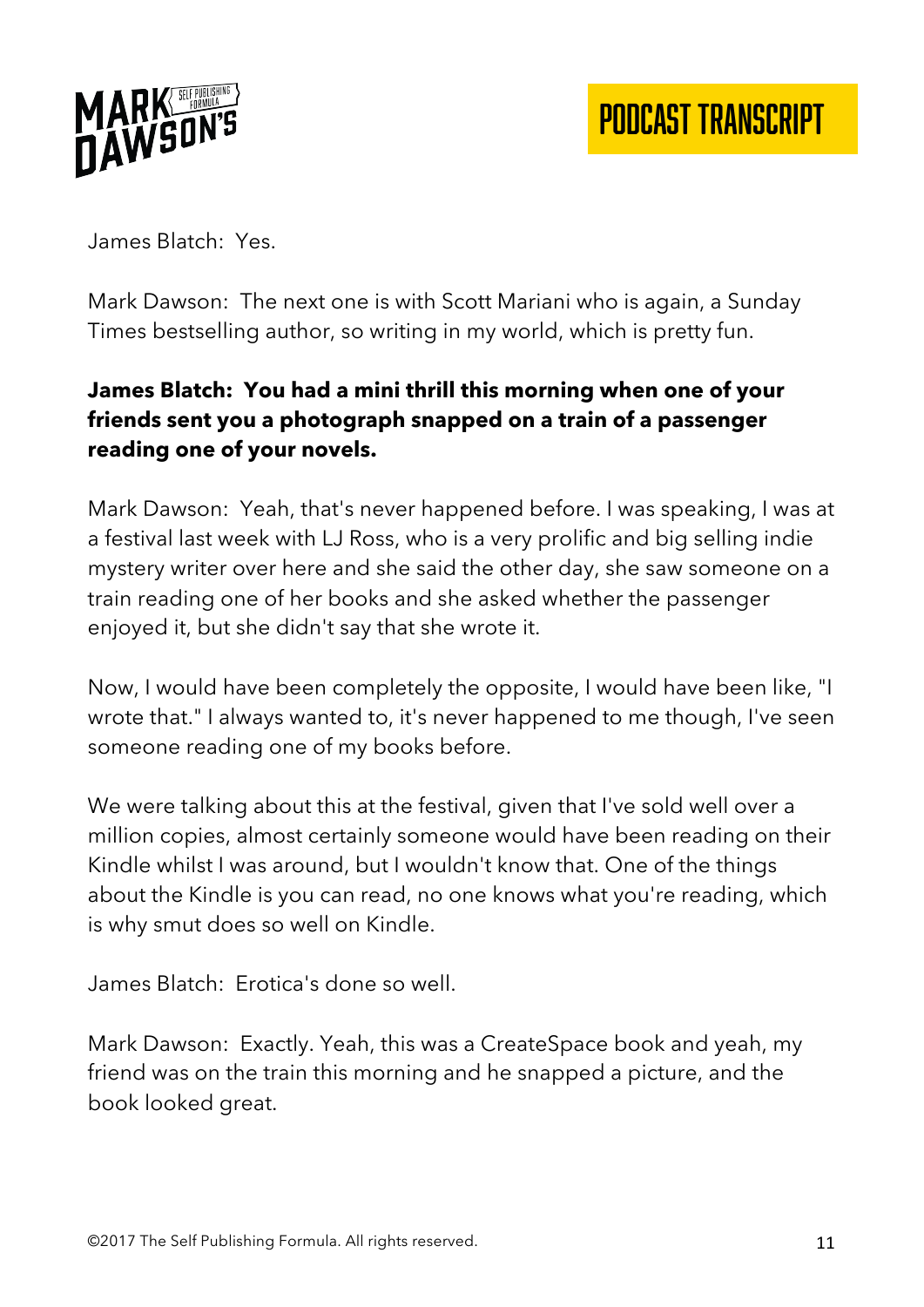

PODCAST TRANSCRIPT

Then he took the wind out of my sails a little bit saying that the bloke who was reading it was actually asleep, so but still ... No, that was a nice moment.

James Blatch: I wouldn't take that.

Mark Dawson: I would have woken him up.

James Blatch: Yes, exactly. I think every author would be thrilled with that. I saw a tweet from Judy Murray, Andy Murray's mother, the other day snapping somebody on the Tube reading her autobiography opposite her. Of course, her head was down here in the autobiography and she just looked up and realized the author was sitting opposite her. She said, "Do I say something?"

Mark Dawson: Yes you do. She was at the festival actually.

James Blatch: Oh she was? Okay.

Mark Dawson: She was. Yeah, it's quite weird, we'll perhaps talk about it another time, but I ended up, it was amazing at Althorp House, so that's Earl Spencer, who is Princess Diana's brother. A really amazing house, plenty of interesting guests. I had lunch with Earl Spencer and his wife and Pam Ayers, who will be of no interest to anyone outside the UK.

James Blatch: Oh, we love Pam Ayers in the UK.

Mark Dawson: My mother loves Pam Ayers. Boycie, from Only Fools and Horses. Again, of no interest to anybody outside the UK, but quite cool for those of us who grew up in the '80s, like me.

James Blatch: People will remember, people old enough will remember Earl Spencer's eulogy at Diana's funeral as being a moment in history.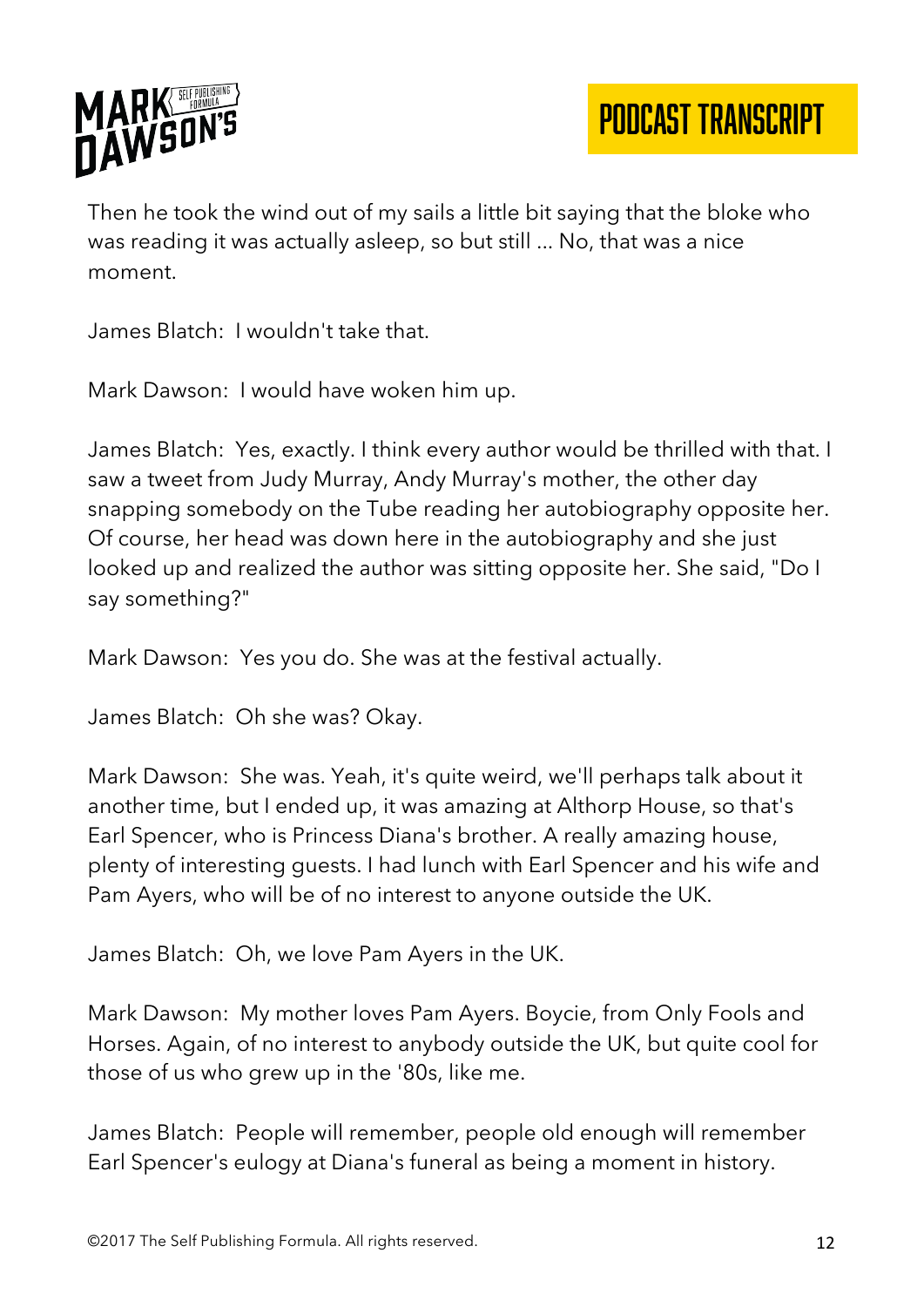

Mark Dawson: Yeah.

James Blatch: Yeah, beautiful grounds. Obviously, as a BBC reporter on this patch, at that time I spent a lot of time at Althorp, or Althrip, as I think he wanted it to be pronounced for a while. I think he's given up on that now.

Mark Dawson: Oh right.

James Blatch: As being the old-fashioned pronunciation. Where they've buried Diana is very beautiful on the island and it's very peaceful. Yes, I know you struggled through all of that worse for wear in terms of cold.

Mark Dawson: Yeah. I've had a stinking cold for a week, which meant unfortunately I had to leave on the Saturday, and so I was replaced by Mel Sherratt, who listens to the podcasts, hello Mel.

I got an email the next day from Louise saying that they'd all been taken by surprise when the Earl invited the Amazon team and the authors to have dinner with him at the house and then stay overnight, which was very nice given that the hotel that we were staying in was basically the Linton Travel Tavern from Alan Partridge-

James Blatch: Right.

Mark Dawson: ... so I definitely missed out on that.

James Blatch: Well Mel had a great time and she posted on that. It looked absolutely amazing. We're delighted for her that she enjoyed it even if it might have been something that you would have enjoyed as well.

Mark Dawson: You might be delighted, I was furious.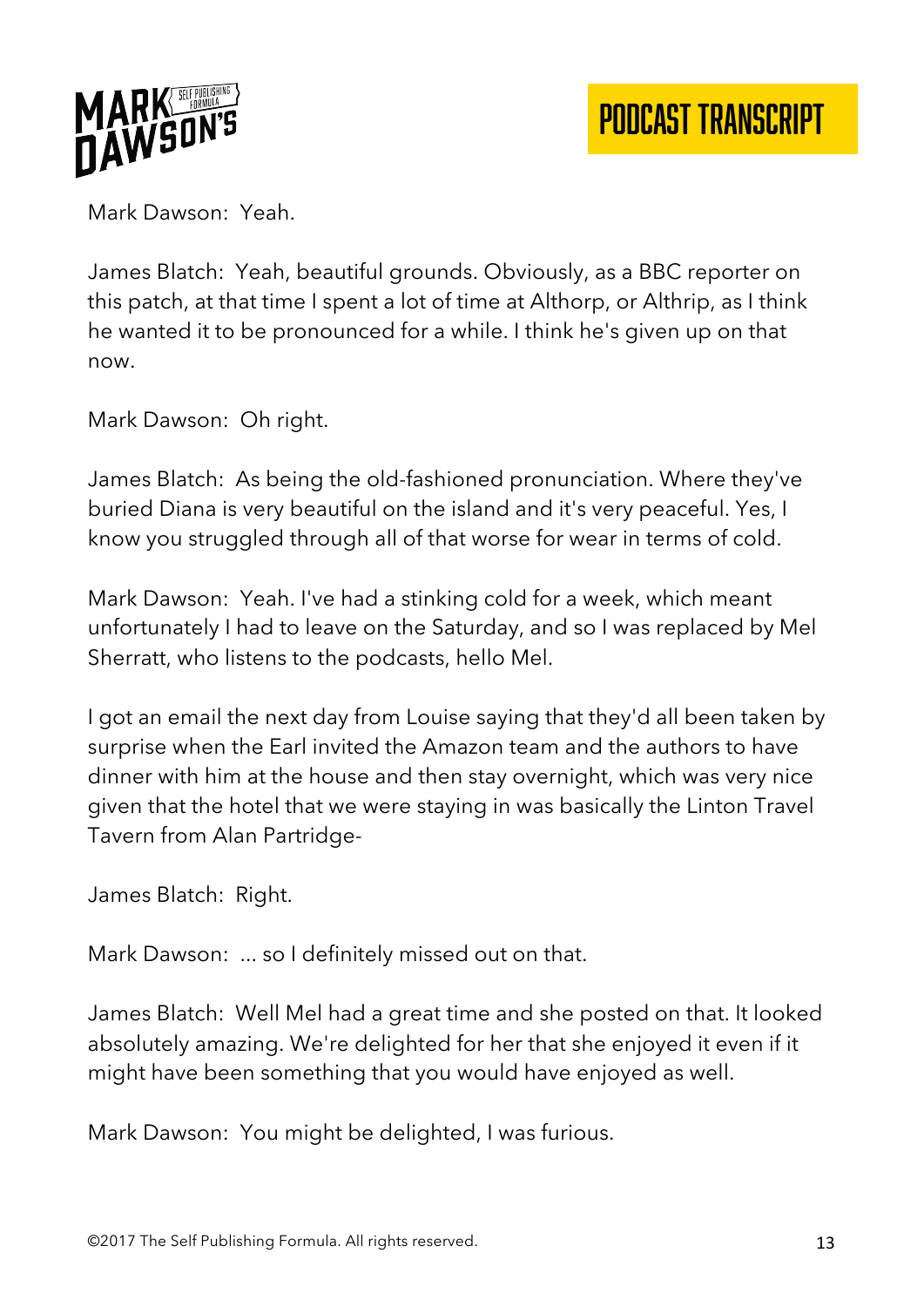

PODCAST TRANSCRIPT

James Blatch: Yeah. There you go. It's tough to share, share the love. Good. Okay. Look, I wanted to talk to you about those couple of things, but the meat in this episode that we need to get on to is this question about the value of a reader.

Mark Dawson: Of a sale.

## **James Blatch: The value of a sale rather, yes. Like I said at the beginning, it's something that people often don't take into account but they need to, don't they?**

Mark Dawson: They do. This is something that I didn't use to take into account either. Basically, what we're talking about here is read through. When we sell a book, so say the first in the series, the conservative and the safe way of calculating what that's worth to us is to look at the sale of that one book, deduct the delivery charge, work out the royalty. Then take that royalty and use that in our calculations to work out what the return on investment was.

At least until about six months ago that's what I did because I'm quite cautious by nature. When I'm assessing whether an ad is working or not, I like to remove speculation as far as I can.

I know that if I sell a 6.99 box set, I know that I'm going to get 4.80 back. That is given, unless the book is returned as a refund I know that that is what I'm banking, so provided that my cost of acquiring that sale is less than the amount that I know I'm going to receive, I know that that ad has been successful.

Now, the more I thought about that, and I've spoken to other authors as well. There's one Michael Cooper, who's doing really well. He's got a good book on Facebook Ads, called, *HELP! My Facebook Ads Suck*, which I recommend. Michael's wife is in the SPF community and I've spoken to Michael and to her for a quite a bit.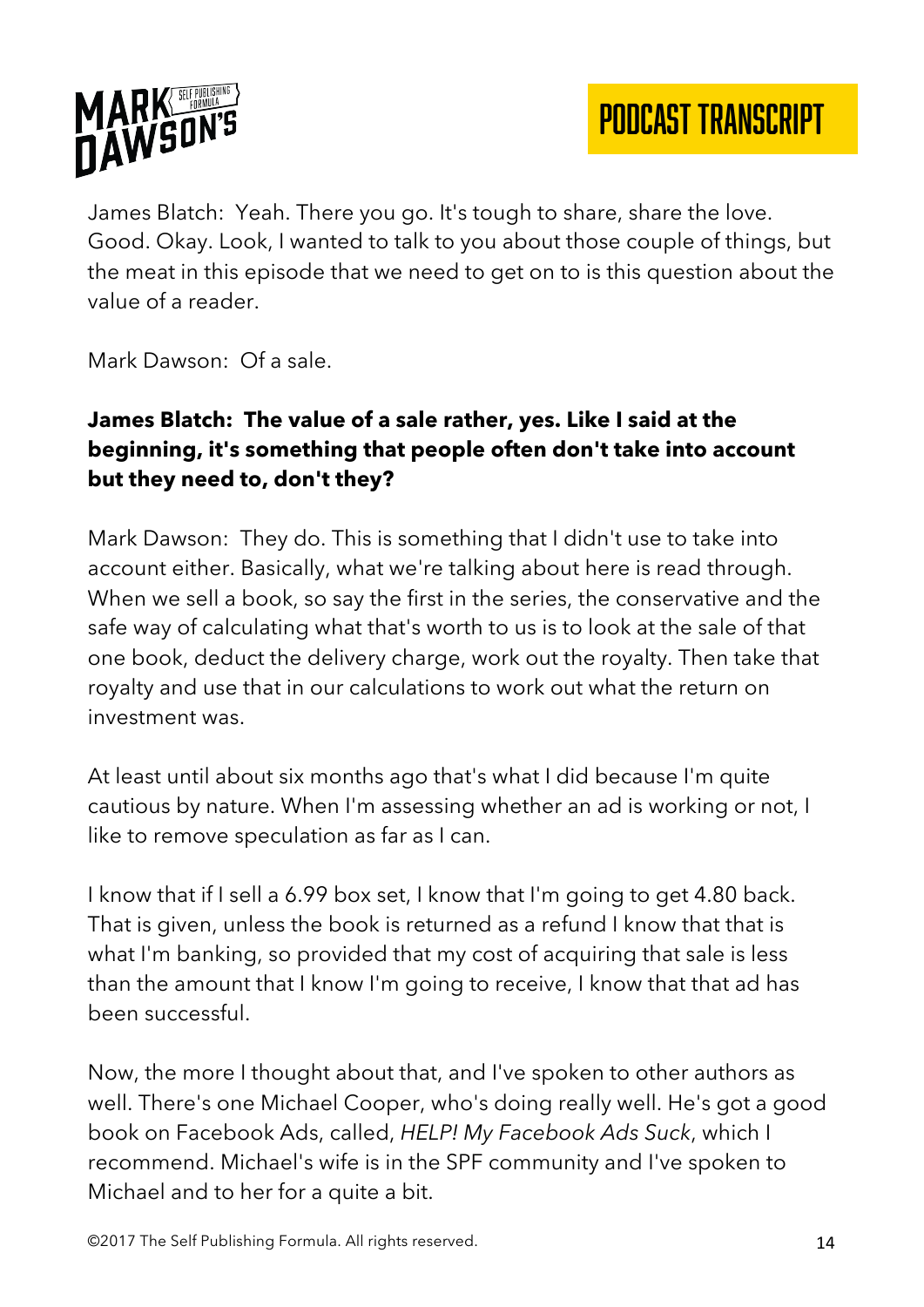

What authors like Michael have done and Brian Meeks as well also does this, is to look at how readers behave once they've had the first book. If you think, if you're buying a series, and this is quite easy to just extrapolate this from your own experience. So I'll ask you James; you like Douglas Adams, so let's think, the first Douglas Adams book that you bought back in 1953 would have been whatever it was, but it wouldn't have been the last-

James Blatch: The Hitchhiker's Guide to the Galaxy, 1982.

Mark Dawson: Yeah, it's probably something around that time, but that wouldn't have been the last book you read. You would have gone on to read, Dirk Gently's Holistic Detective Agency probably and all the other Hitchhiker's books, so maybe you've ended up reading eight or nine of his books. Fair?

James Blatch: I've read every one of his books, including The Meaning of Liff, coauthored with John Lloyd.

Mark Dawson: There you go. If say, let's move this forward into the present day, so let's just say he was still around and he was using Facebook Ads to sell Hitchhiker's, he could have said, "The only thing I'm going to take into account is £3.00 that I make from the sale of every copy of Hitchhiker's."

That would be wrong because for you, he didn't make £3.00 off you, maybe he made £30.00 because you've gone through and bought everything else that he's written.

**A 100% read through is unusual**, but there's definitely an element that we can take into account when we're working out what the sale of one book is actually worth.

I started to look into this. Now one of the benefits, this is certainly easy to do if you write in series, although it's not necessarily exclusive to series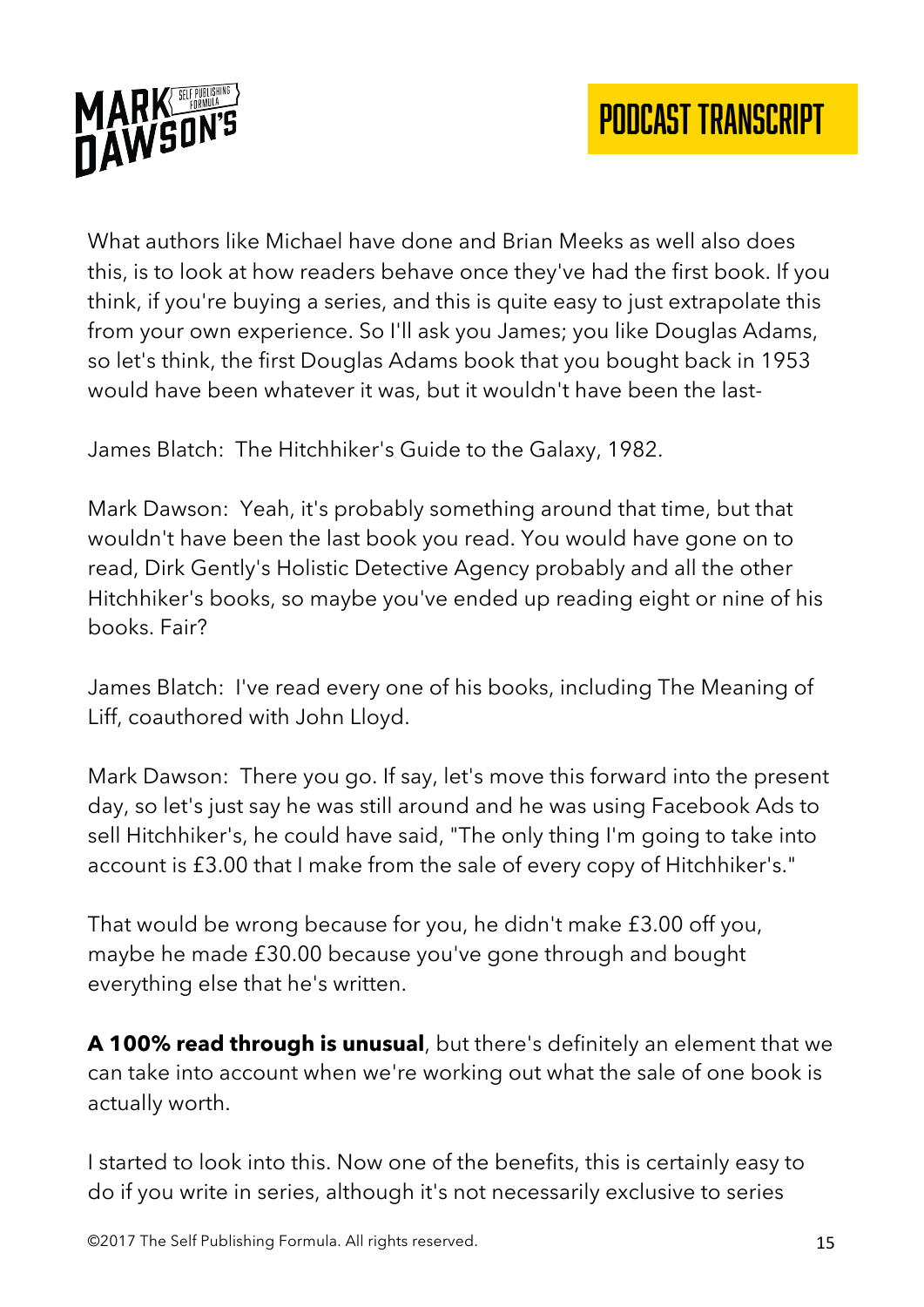

because Douglas Adams didn't just write Hitchhiker's Guide, he wrote lots of other things, and you've gone through all of those.

Ian Banks, for example in his literary works didn't just write, The Wasp Factory is not connected to The Road or The Bridge, there's lots of separate stand alones.

As a fan of Ian Banks I would have chewed through all of those books. I started to look at that myself.

Now, I write in series and I'm typically either advertising a box set, which has the first three novels in the Milton series, or at the moment I'm doing a lot of advertising on The Cleaner, which is the first book.

**There are different ways to calculate read-through.** There's a mathematical way, so we can look at percentages as we progress through the series.

If we start with the first book in the series, and let's say we sell a 100 copies of the first book and then 60 copies of the second book, read through from book one to book two is 60%. So 60 divided by a 100 we know that it's 60%.

Then let's say at the end of the series, book 10, we sell 20 copies, so to work out what the read through from book one all the way down to that one is 20 divided by a 100.

Then when we've got those percentage terms, to calculate the actual value of each book in the series, we just take the royalty and multiply it by the percentage. Then at the end of the process we come up with a cumulative figure, which is what the series as a whole is worth.

I've been doing quite a lot of calculations on this and I've actually engaged statisticians to look at it for me to help me make sure that my maths is-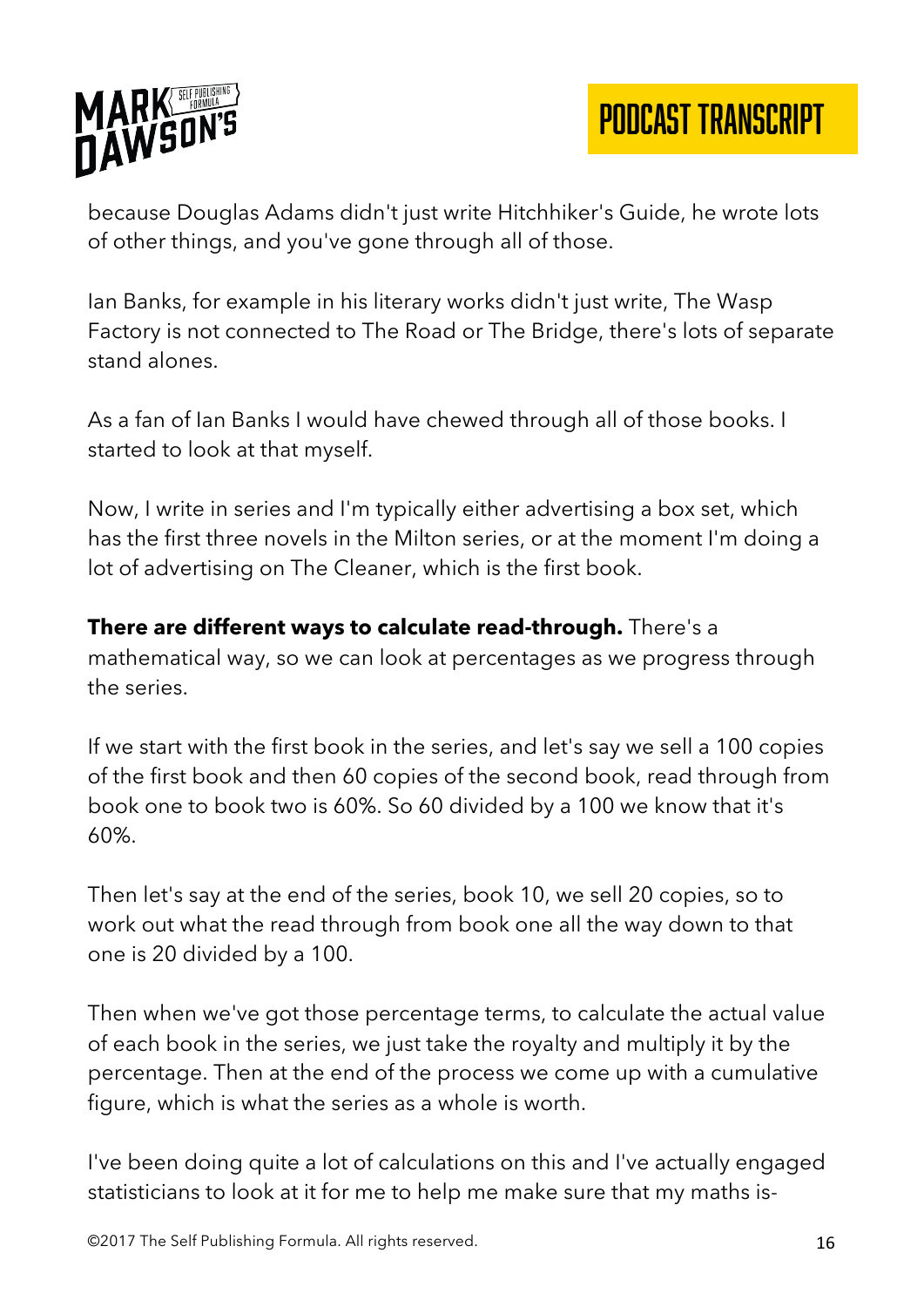

James Blatch: Just on that point, that's quite a complicated figure to come to.

# **Whilst I think we all understand the 60%, 40%, 30%, coming up with one figure that represents that overall, how did you get to that?**

Mark Dawson: It'd be much easier if I had a spreadsheet that I could show you how I've done this. We're going to do a bit of this in the course, and that would be something that we include.

You work out on a book by book basis what the read-through is from the first book in the series.

Then to work out what the value is, you just apply that percentage book by book to the value of each sale for each book. Then you come up with a cumulative figure at the bottom.

James Blatch: Okay.

Mark Dawson: There's other ways just before I get onto the actual value, the other ways you can look at read through.

I survey my readers quite a lot, so every year I'll run a survey.

One of the questions that I ask, "How many books do you bought in my series?" I know that my read through is quite high, that my readers tend to read more than just one. I think the median for me was between six and eight books, so I know that if you buy one, the odds are you're going to buy more than just that one.

The other way, the gold standard would be to ask Amazon to tell you how many books on average a person who buys the first book in the series goes onto buy.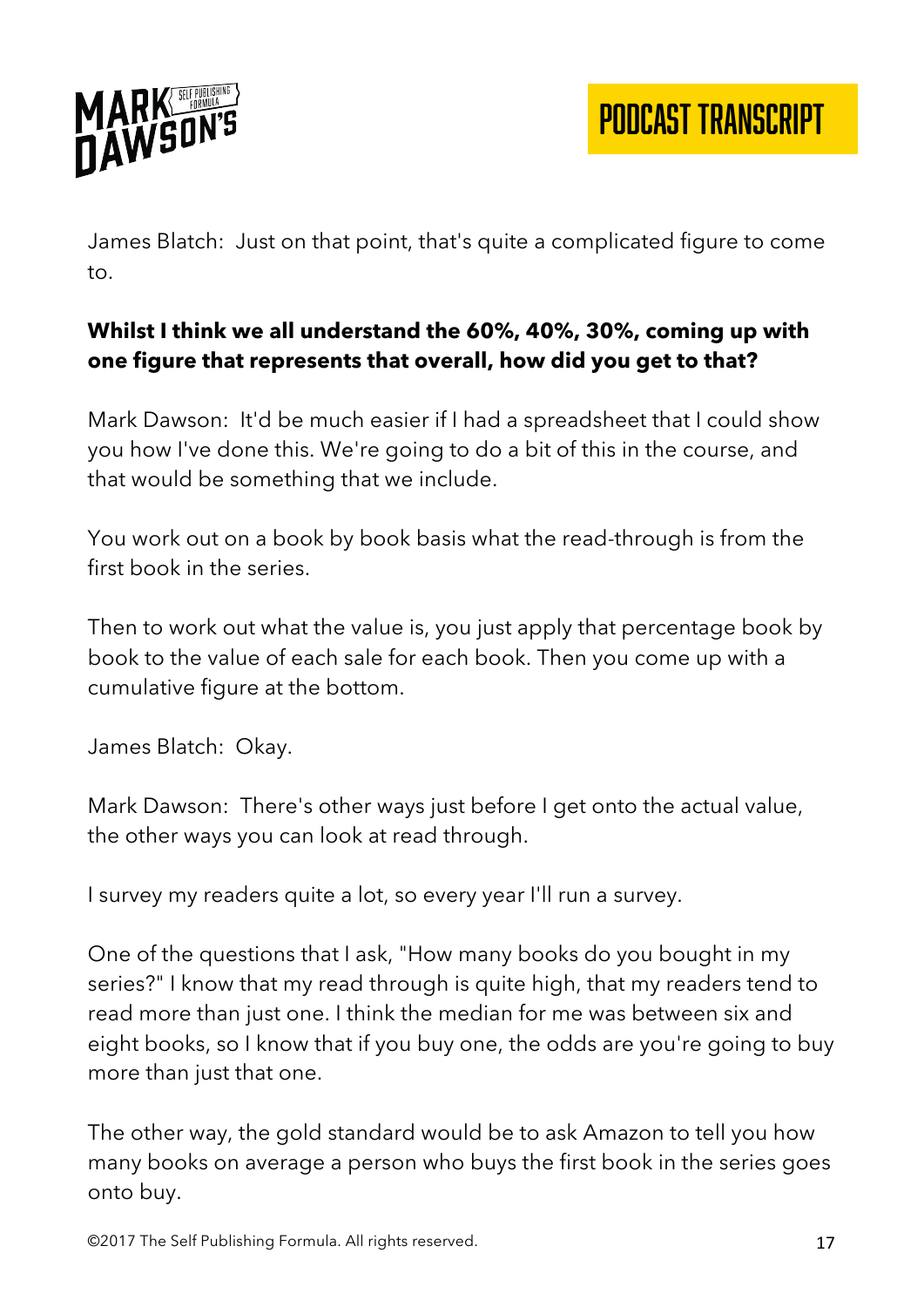

Now, Amazon can do that, and indeed I have asked them if they'd tell me that. Unfortunately, they're not able to, there's lots of different reasons why.

I think they're not against the idea of helping authors in that way, but there are company and possibly even legal reasons, data protection reasons why they can't give you that data.

I asked Apple as well, Apple couldn't help either. Then I asked Kobo, and lovely Mark who I know you probably sang some songs with Nick last week, he has provided me with some very useful data that's enabled me to at least backup my suppositions when it comes to how many books people read in my particular series. I'm no different from most authors, and so these kinds of learnings should be fairly standard across the board.

Once we have all that data, then we'd need to work out the value. Again, by using that mathematical model that I mentioned earlier I have an optimistic and a pessimistic read through figure. When I'm calculating, when I'm using those figures I tend, because I'm fairly careful, I'll use the pessimistic figure.

Just back of the envelope stuff, the pessimistic figure for the sale of The Cleaner, so the first book in the series, that's actually worth about \$8.00 to me. The optimistic one, which is probably, actually more realistic but I move away from it because it's less safe is about \$14.00.

When you know that and I'm running campaigns with The Cleaner at 99 cents at the moment, it isn't a 35% royalty that I'm making every time I make that sale, it's probably between \$8.00 and \$14.00.

That means I can be much more aggressive with my campaigns and much less stringent in terms of conversion and all that kind of stuff. Any questions while I have a quick drink there? I'll finish them. I did a lot testing in August, we'll get on to that when I've wet my whistle.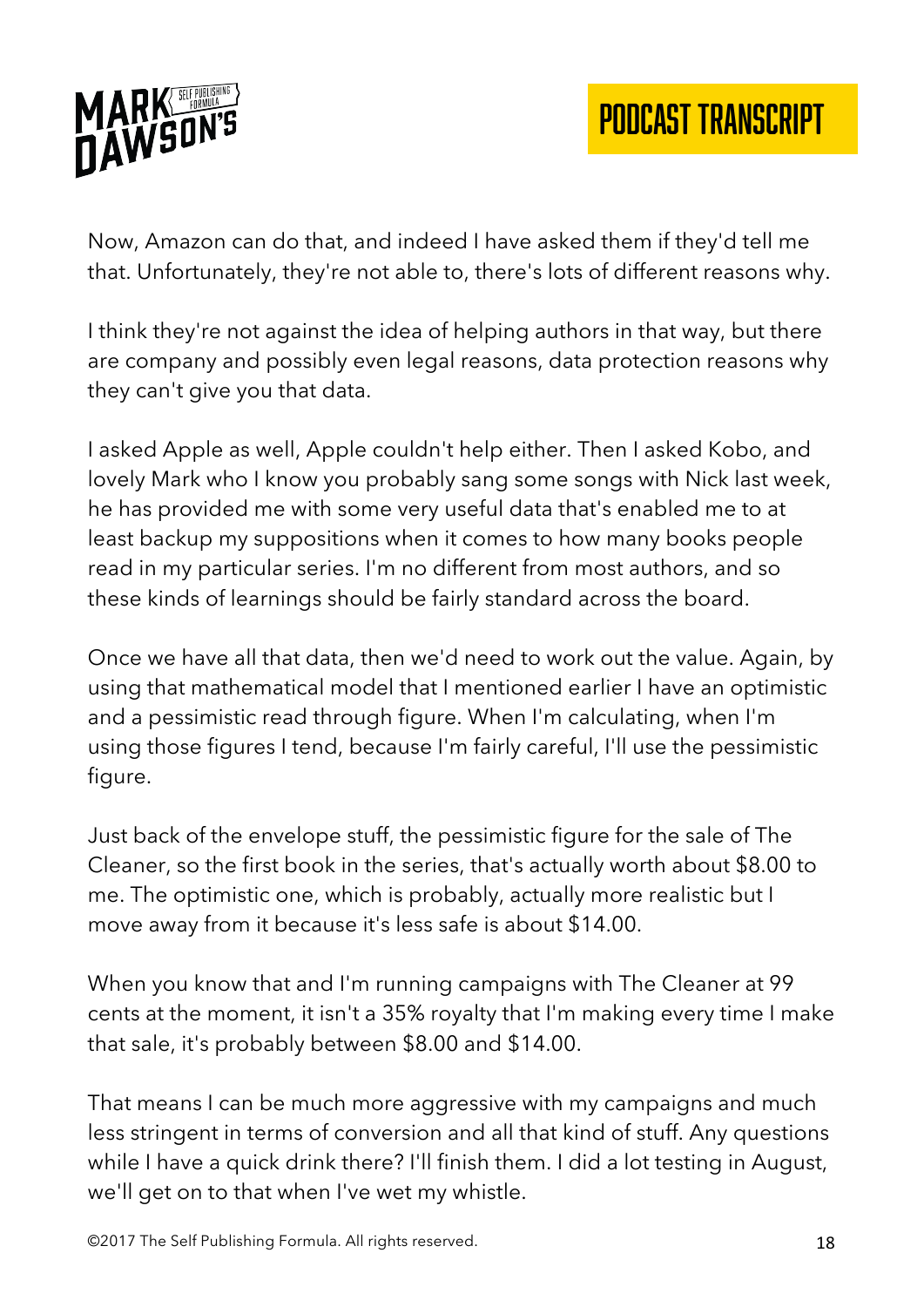

James Blatch: Yeah, so the bottom line here is when you're running a campaign and you're looking at your ROI on that specific campaign, you would at this point and I've heard this, this week in a couple of the podcast interviews I've done for the future authors saying exactly this, that they will run campaigns at a negative knowing this information.

# **In fact, I have a feeling that Dave Cochrane, who we interviewed last week said exactly this, that he will run campaigns at a loss because he understands the holistic picture.**

Mark Dawson: Yeah, exactly, so that's what I've done.

In August, I started to test this a bit more extensively and I dropped the price of The Cleaner to 99 cents because that's well within the realm of impulse purchase.

I started to send a lot of Facebook traffic to that book and it was just in the UK. I know, although this is a UK campaign most of numbers are in dollars for lots of reasons I don't need to bore people with, but I spent \$5,500 on Facebook Ads in August sending traffic to that book.

The results were really, really pleasing and impressive. I was monitoring in lots and lots of different ways. The most obvious way was that **ranks of all those books increased almost immediately.** 

The Cleaner went from something like 3,000 in the store to up to about a 100. That's slightly artificial because I'm sending tons and tons of traffic there, so I'm generating immediate sales on that book.

What was more pleasing because it demonstrated that their logic behind the campaign was sound, was that sales on books two to five, which were the ones that I was covering, I was monitoring most carefully, all increased. If you think about your Dashboard in KDP, so I know you don't have a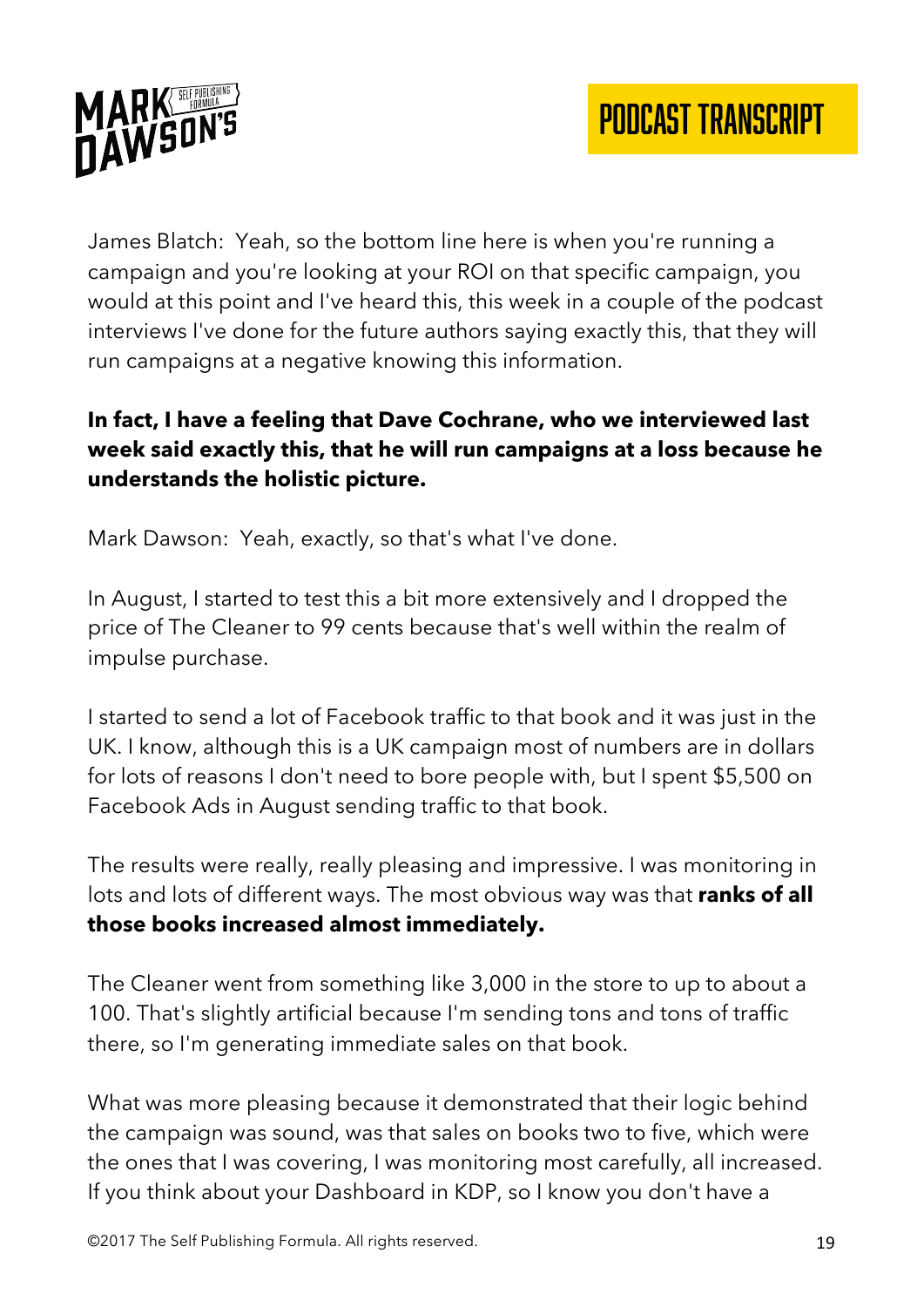

Dashboard yet James because you still haven't finished your book, but once you do have you'll be spending a lot of time looking at graphs and figures.

One of the things that you can see is, it's a bar graph, so the sales for Saint Death, for example, for maybe a 90 day period or six months, you can see what it's like, so maybe I'm selling 10 a day of that book. As soon as readthrough starts to trickle from book one into book two, sales on that book were really obvious and the bar graph leapt up.

Saint Death previously was selling eight copies a day, which was making me £19.50 a day, almost immediately, within two weeks of this campaign going live it jumped up to 24 copies a day, which was worth £58.00 a day.

There's nothing else that can explain that. There's that Sherlock Holmes quote that, "Once you've eliminated everything else whatever is left, no matter how improbable it is, must be the reason why something has happened." I've completely butchered that quote, but anyway-

James Blatch: It's also Occam's razor, by the way, which it even predates Sherlock Holmes is, "The least unlikely answer is the correct answer."

#### Mark Dawson: **Exactly. There's no other reason for it. It has to be advertising.**

That was replicated across all of the books that I was tracking, so the two, three, four and five. I've started to see as obviously people need time to read through those books, they're 100,000 word novels, it's going to take a month to read four of them.

But I'm now seeing it going to six, seven, eight, nine, 10, 11. Of course, they will now be readers as I progress and release book 12, book 13, the one I released yesterday, they're going to be interested in that too.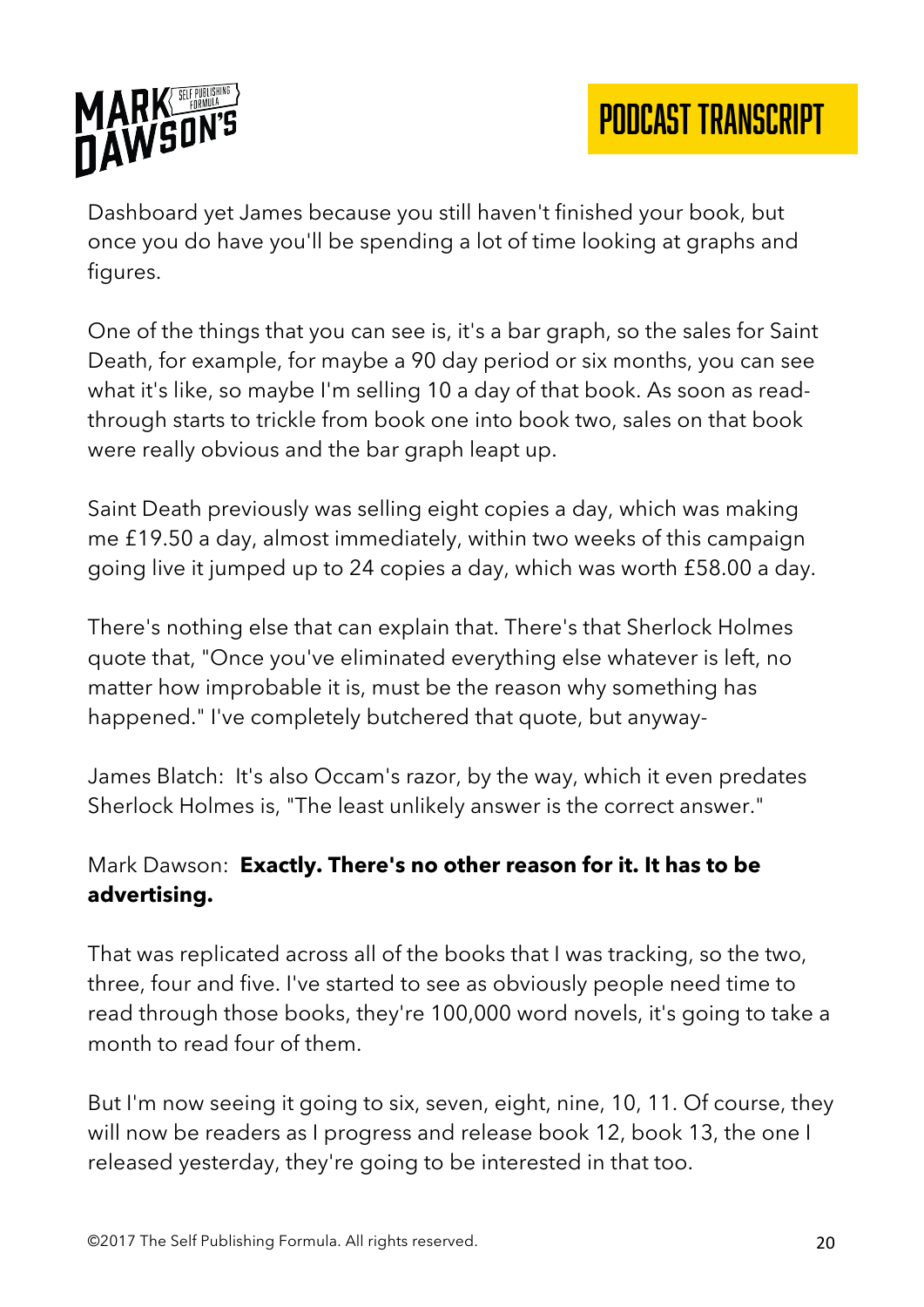



I've seen a really marked increase. Then that's continued into September. I saw what I was doing with those sales through June, July, August, and in September I'm attributing an extra \$4,000 just to that campaign, nothing else could have explained why those books have suddenly starting selling more significantly.

It just goes to show, I think caution when you're working out these kinds of things is a really sensible attribute to have because you want to make sure that you're covering your expenses, otherwise it would be very easy to lose your shirt.

Read-through is a thing, common sense says that it is. Data now, I've tested this extensively, it's really clear to me that this does happen. It's something that we can safely incorporate into our calculations when we're running ads.

That, to be honest, completely revolutionizes advertising, for me anyway. **I don't need to be ROI positive immediately on what I'm selling**, I can take a slightly more speculative view. It's not very speculative because as for the reasons I've just given.

I take a slightly longer view because there are more books that these readers that I'm finding through ads will read, and that means that I'm going to be making more money, perhaps over a slightly longer period, but **it's been a big sea change for how I view things when it comes to advertising.**

James Blatch: I've got a couple of questions on that.

Obviously, as you rudely pointed out, I'm not familiar with the Dashboard on KDP, but monitoring that sort of movement of your books in charts, which is a key indicator for you that there's read through going on.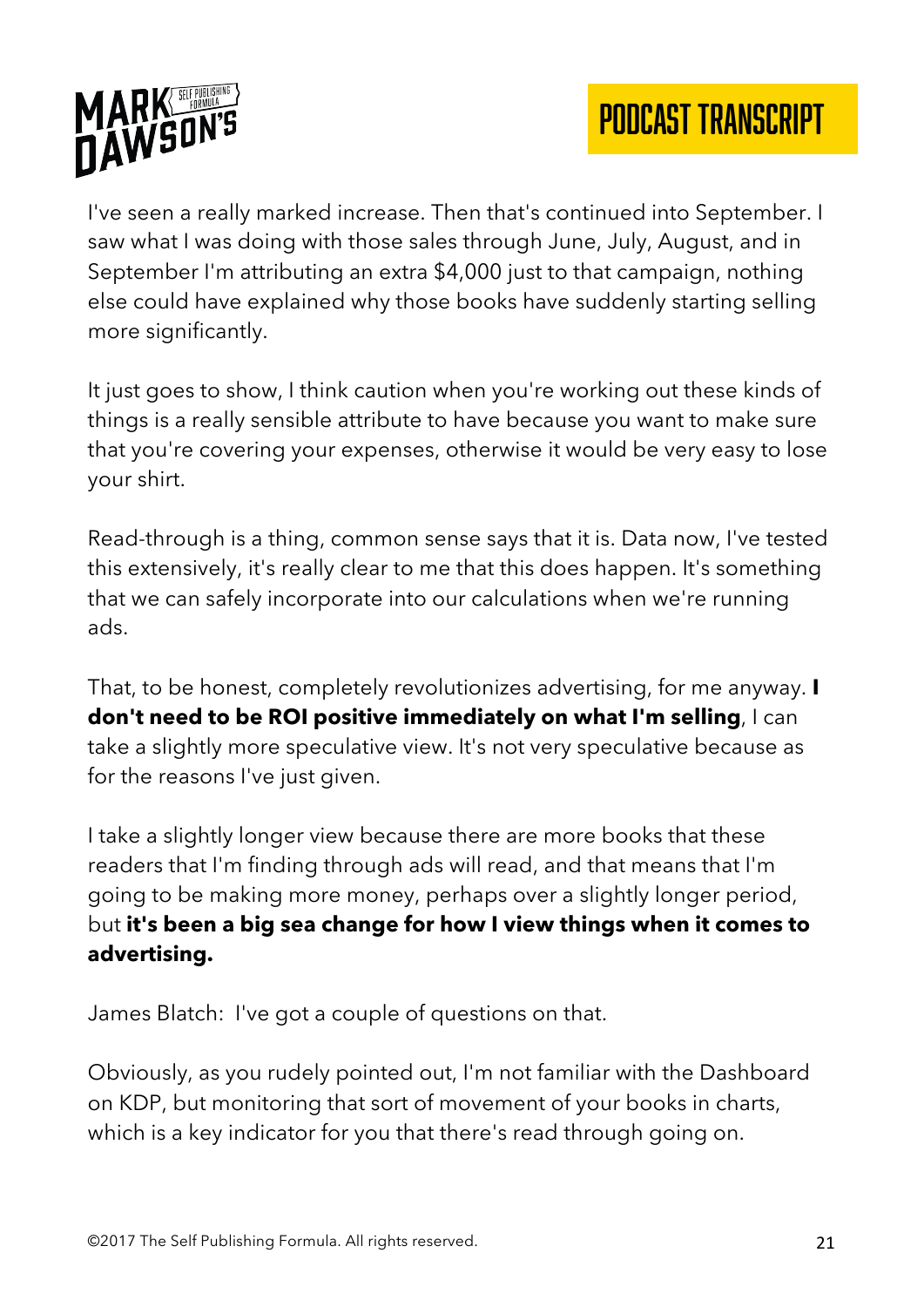



#### **Is that something you have to do contemporaneously, i.e., at the time, week to week or can you sit down once every three months and then look back and trot, and then work this out?**

Mark Dawson: Either way. With read-through, typically if you buy a book today, I'm not going to see read-through on book three until you've read books, one and two, and gone into book three.

As I say, the **lag from book one to book two seemed to be about 10 to 14 days**, which seems about right to me. People would buy book one and then 10 days later they'll have finished book one and they'll move onto book two. You can see that really clearly in the graph.

I can say this, patterns are easier to detect when you've got more data to look at. I think the pattens will be more obvious over longer periods of time, certainly easier to pinpoint where, if things start to happen. Yeah, you'll probably notice effects reasonably quickly, depending on how you look at it.

#### **James Blatch: The other question that occurs to me is, how you promote and encourage read through? I guess this comes down to back matter and the way that you format the books.**

Mark Dawson: That's a very good point. Before I started doing this campaign I looked at The Cleaner and I optimized it as much as I could to make it very, very easy for people to see that there was another book that they could read.

The first thing that they would see wouldn't be a call for reviews, I don't need to do that. I've got the 1,000 reviews on The Cleaner so that doesn't make much difference to me, but I wanted them to know they can go on to buy Saint Death, which is the second one. Or indeed the next, or The Driver, or if they want to I'm happy for them to buy the box set, so they have the next two, three and four and a bonus novella in that box set.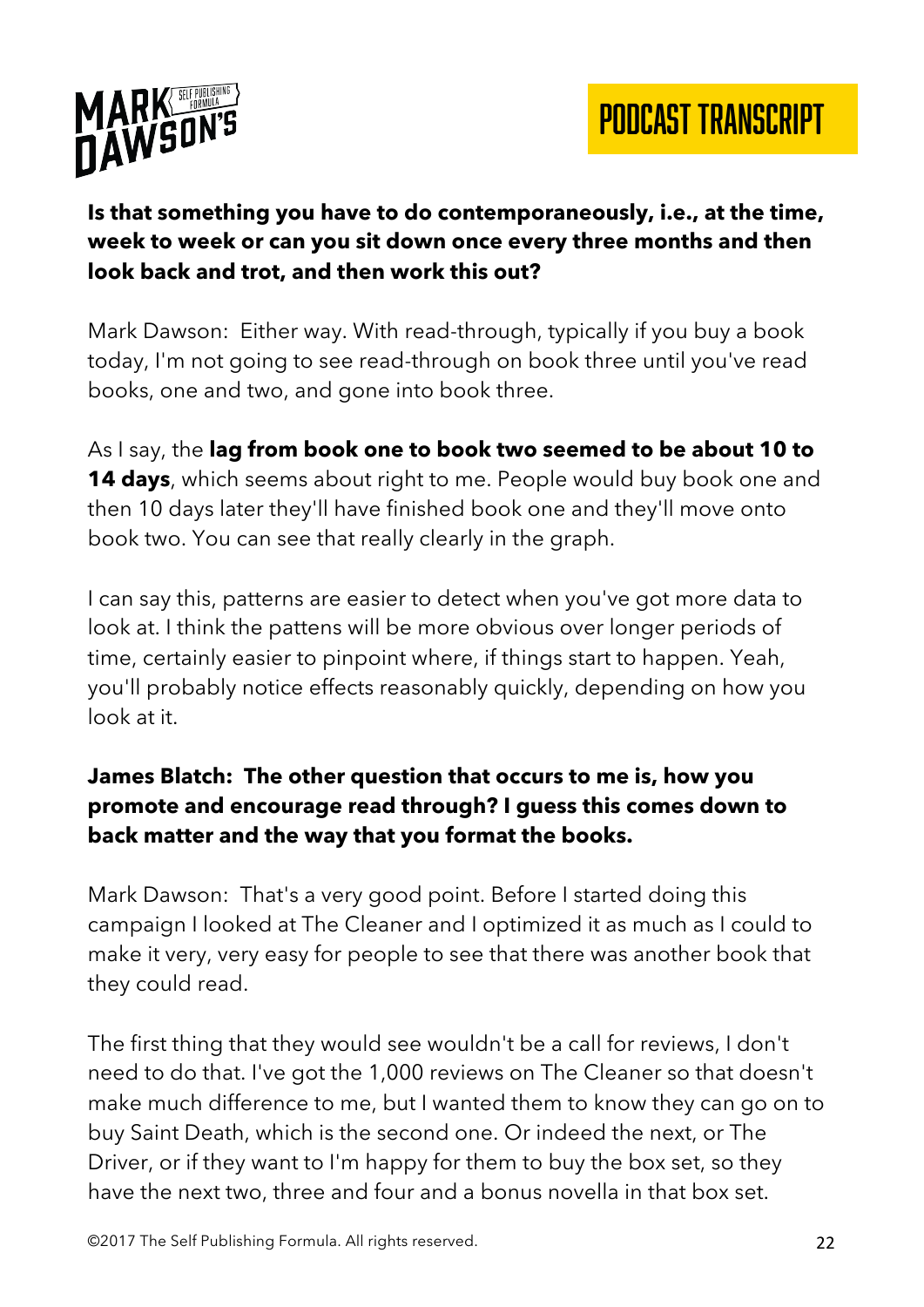

I make that really, really clear, the links go straight to Amazon, or straight to Apple if I'm running this on a different store. I just really make it obvious, because you know at that point, if they got to the end, they enjoyed the book, they finished the book, they are ready and they're primed to think, "What am I going to read next? Am I going to read the new James Patterson or did I like this enough to read the next Mark Dawson?"

You want to make it very easy for them to go, "I'll read James Patterson later, I really want to know what happens to Milton next." You just got to think about that and try and encourage the behavior that you want them to take. That seems to have worked too.

James Blatch: Okay. A lot of this is advertising lore.

If you work in advertising, which is a science in its own right, you start to understand that it's not about the immediate person who walks past the billboard or whatever, they look at trends and bigger pictures.

It's taking some of that science, which is unique to that industry and just applying it to your little world you're running as an indie publisher here. Which is what you're teaching really is all about Mark, and I know you love this stuff.

It's so important to understand that this is not simply, don't get frustrated at one advert not working, always look at what it's doing to you in the long term and why that advert is important to you beyond that one campaign.

Mark Dawson: Yeah, as I say, it changes everything.

Previously, people would say to me, "I'm advertising book one, and I'm not making a positive return on book one." My view would have been to say, "Well, work on the ad because you need to get that ad to convert better."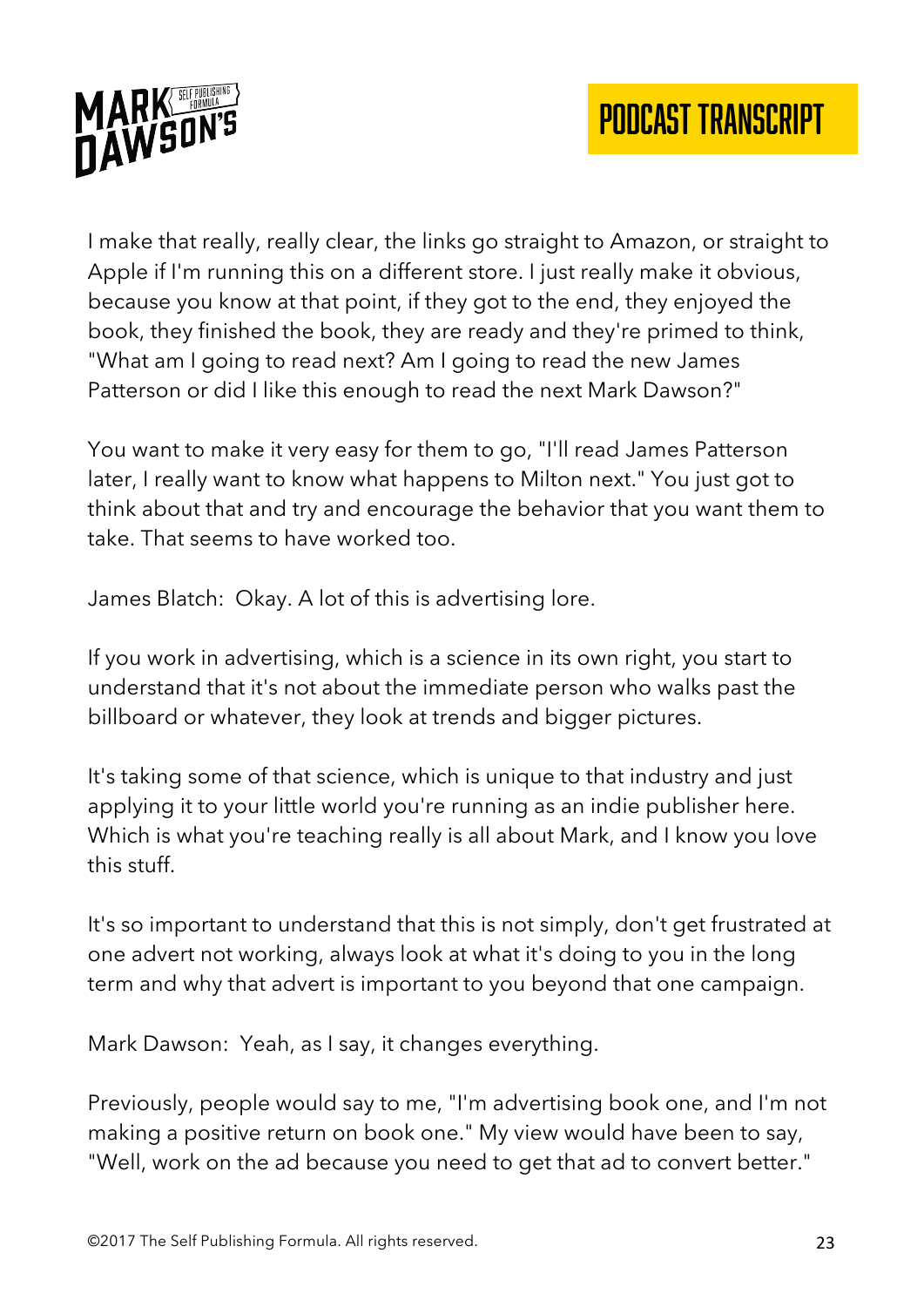

That was probably too pessimistic because if they had a series and they had multiple books, not necessarily a series, but they had other books for readers to buy if they enjoyed the first one, then the numbers were wrong.

I wasn't looking at everything in the way that I should have done.

Switching their ad off may well have been bad advice because they may have been making what would have looked like a loss on the ad, but if you then incorporate the benefits of getting people introduced to the first book and then seeing them go into the series or into the other books, actually that ad may have been really, really valuable, so it's a funny one.

One of the things I'm going to be doing on the course, is I'll be looking at this in more detail and will be presenting different ways to work out the effectiveness of ads on the one hand from the immediate, "Am I making an immediate profit on this ad?", which is still possible.

I do that on the ads that I'm running quite a lot of the time, or am I making a longterm benefit by sending people, introducing them in to my books and then sending them through the rest of the books? We'll look at both of those in much more detail.

## **James Blatch: The bottom line is that people could be switching off ads that are doing well for their careers?**

Mark Dawson: Yeah, absolutely. I'm sure I would have done that before. I'm ramping up ad spend as I've been noting in the income reports, the last couple of income reports, I'm now spending quite a bit on these 99 cent books in the US and the UK.

If I was just looking at what I'm spending, what I'm making, I would be making 80% loss probably, but I know that's not the case. I think I'm actually probably making a 150%, 200% profit, so it really changes things around drastically.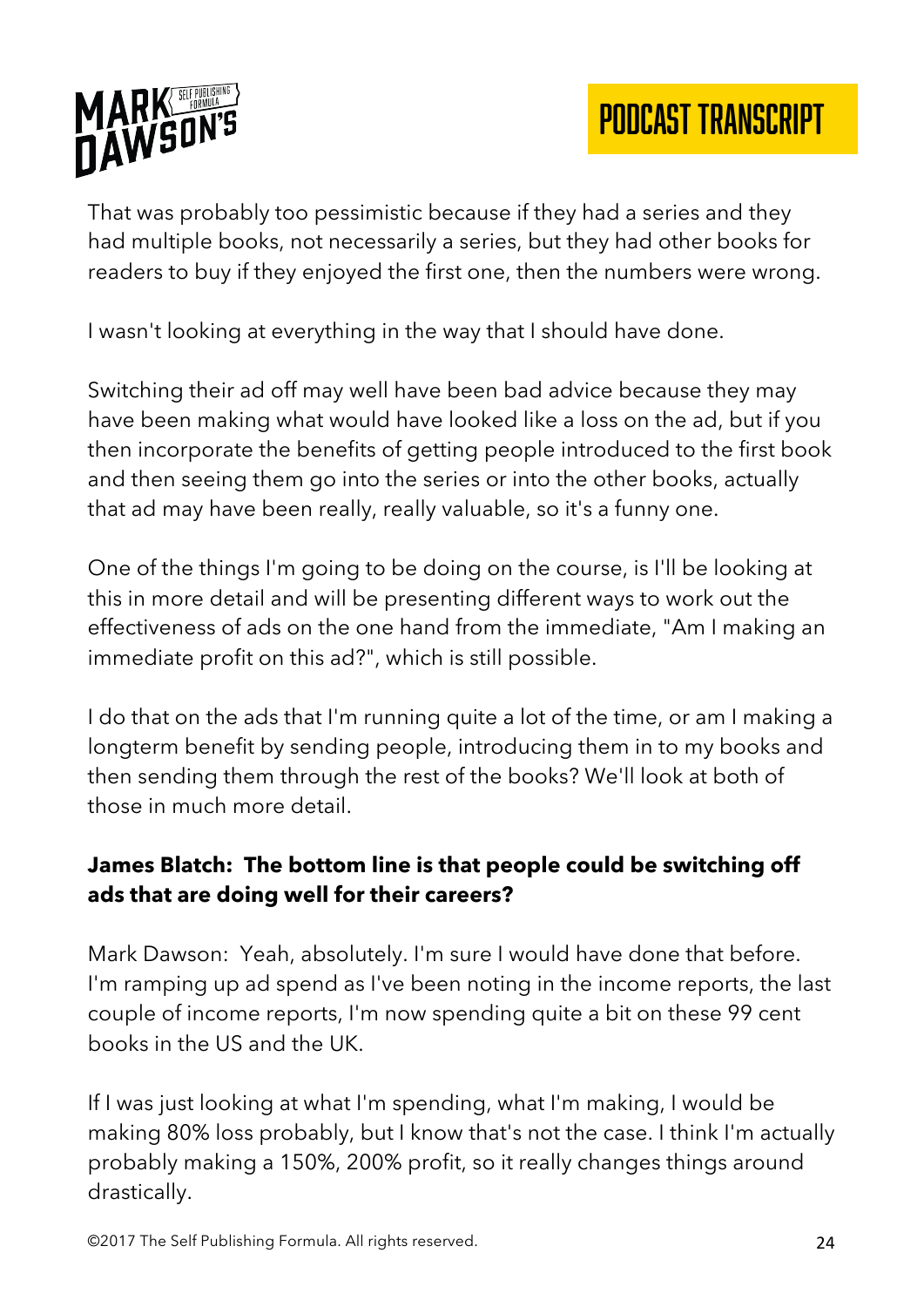

James Blatch: Yeah. That's an extension of the perma free, the loss leader, as they call it in supermarkets. You price your bread and beans and the very common items that people use as a benchmark, price them and you make a loss on them knowing that the rest of the shop is going to make you the profit.

Mark Dawson: Yeah, exactly that. This isn't new advertising theory, people have been doing this 50 years. It's bringing it into the 21st century, applying modern advertising principles to something that has been around for quite a long time.

James Blatch: Good. Excellent. That was a really good chat. You've mentioned the course a couple of times. I want to just make clear at the beginning, **Instant Messenger is something that's going to be added in the future to Ads for Authors**, because as we speak now we're very close to opening the course up for an enrollment period.

It's not going to be added this time around, probably in 2018, but what we are adding this time around, and I'm in the midst of editing at the moment, is a very, very good module on the BookBub Ads platform, which is being authored for us by Adam Croft, who's really cracked it.

Again, there's some really counterintuitive things in there that are not immediately obvious to you. I know I've seen a few people saying, "BookBub Ads don't work for me."

I've seen straight away that they haven't understood some of the things that Adam's been through. He spent a lot of money getting to the point where he is now. That's a very good module and that's going to be added this time around.

At some point we'd like both YouTube, AdWords and Facebook to settle down their platforms so that we can get on with updating that. I can't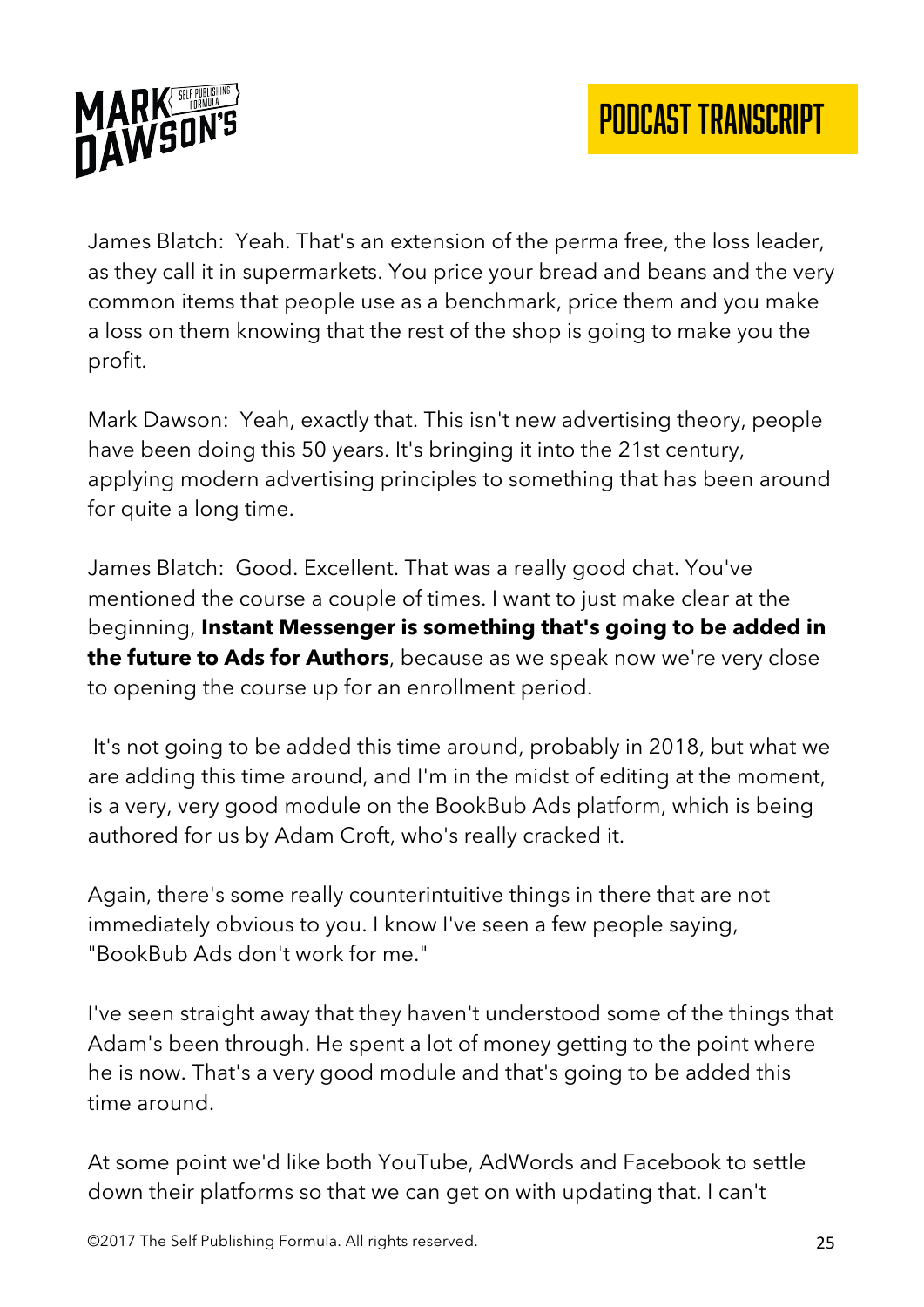

believe the AdWords platform, I've been talking about updating that for seven months. I'm still on the old platform, apart from when I logged in, in America and I got the brand new AdWords platform.

Occasionally you're offered an opportunity to switch between them and I don't really understand AdWords, why you haven't made this positive move to switch across to it. I know some people have said that have gone back and they can't get forward again.

I know Facebook are rolling out rather slowly for them, I think it's this switch between Power Editor and Ads Manager, but yeah, we would like that to settle down a bit so we can from where we are now, crack on with the revising.

# **People know that if they get a course off SPF it's updated and brought into relevancy as quickly as possible.**

Mark Dawson: Absolutely, yeah. As we sit here recording this in a bit in advance, I still don't have the interface that I need to revisit the stuff.

It just means that at some point in October that's all I'm going to be doing for a week is recording, updating the screen flows. Yeah, just wait for it to happen, that's come on. If anyone knows Mark Zuckerberg, then give him a kick.

James Blatch: He's on Facebook, you could probably ask him.

Mark Dawson: Yeah, good idea. I'll try that.

James Blatch: Great. Look, Mark we've been chatting for over 40 minutes. This has been brilliant. Thank you very much indeed for your time today.

At one point I know you've recorded your voice locally, so when people hear this, they're going to hear this normally ... I'll turn my phone off. I know